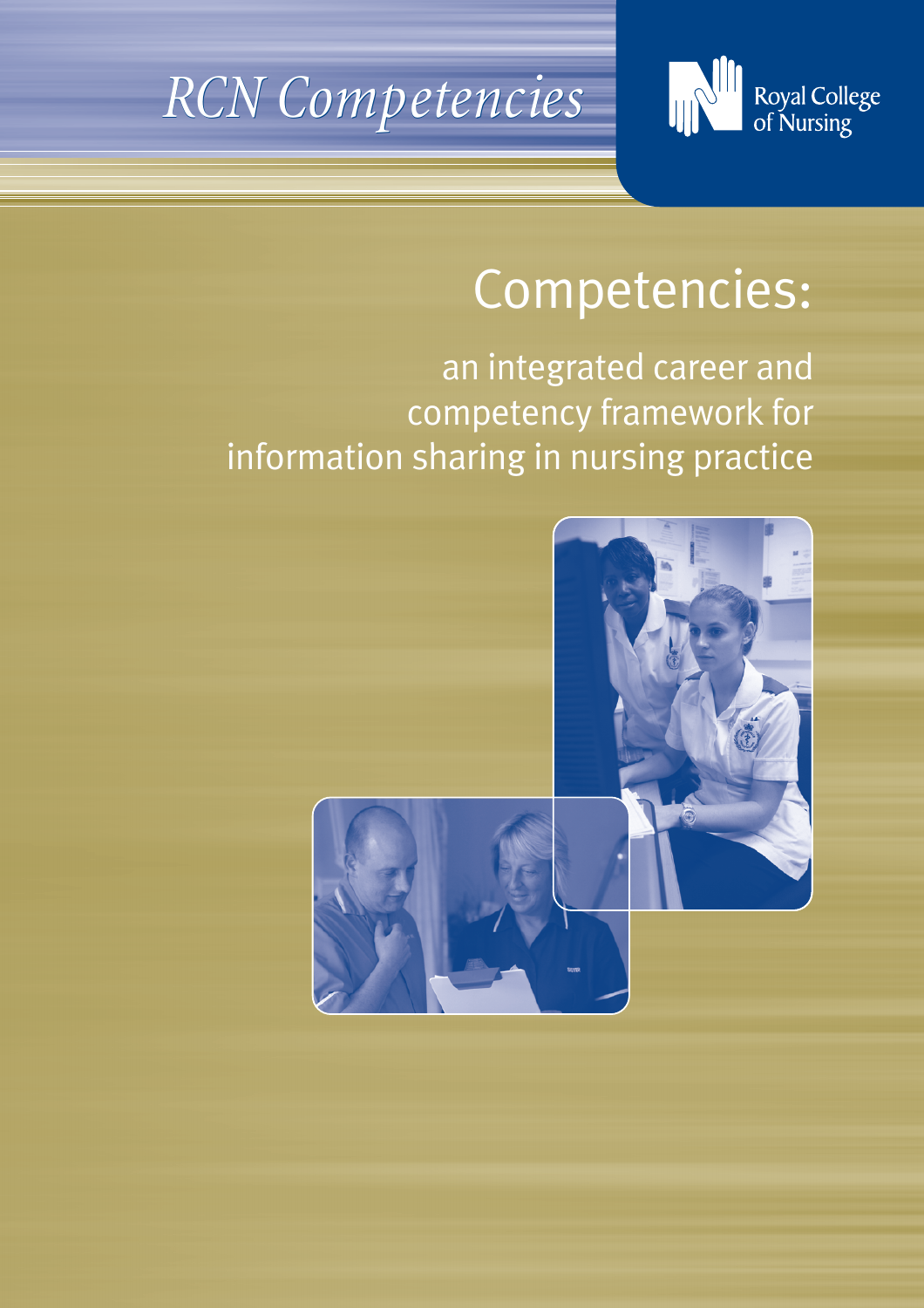

#### **Contributors**

The competency framework was developed by Marina Copping, Clinical Information Manager, NHS Lothian, on behalf of the Royal College of Nursing (RCN).

It was reviewed by a number of external experts and RCN members and staff.

**Note:** For ease of reading, 'patients and/or clients' are referred to simply as 'patients' in this document.

#### **RCN Legal Disclaimer**

This publication contains information, advice and guidance to help members of the RCN. It is intended for use within the UK but readers are advised that practices may vary in each country and outside the UK.

The information in this booklet has been compiled from professional sources, but its accuracy is not guaranteed. Whilst every effort has been made to ensure the RCN provides accurate and expert information and guidance, it is impossible to predict all the circumstances in which it may be used. Accordingly, the RCN shall not be liable to any person or entity with respect to any loss or damage caused or alleged to be caused directly or indirectly by what is contained in or left out of this website information and guidance.

Published by the Royal College of Nursing, 20 Cavendish Square, London, W1G 0RN

© 2006 Royal College of Nursing. All rights reserved. No part of this publication may be reproduced, stored in a retrieval system, or transmitted in any form or by any means electronic, mechanical, photocopying, recording or otherwise, without prior permission of the Publishers or a licence permitting restricted copying issued by the Copyright Licensing Agency, 90 Tottenham Court Road, London W1T 4LP. This publication may not be lent, resold, hired out or otherwise disposed of by ways of trade in any form of binding or cover other than that in which it is published, without the prior consent of the Publishers.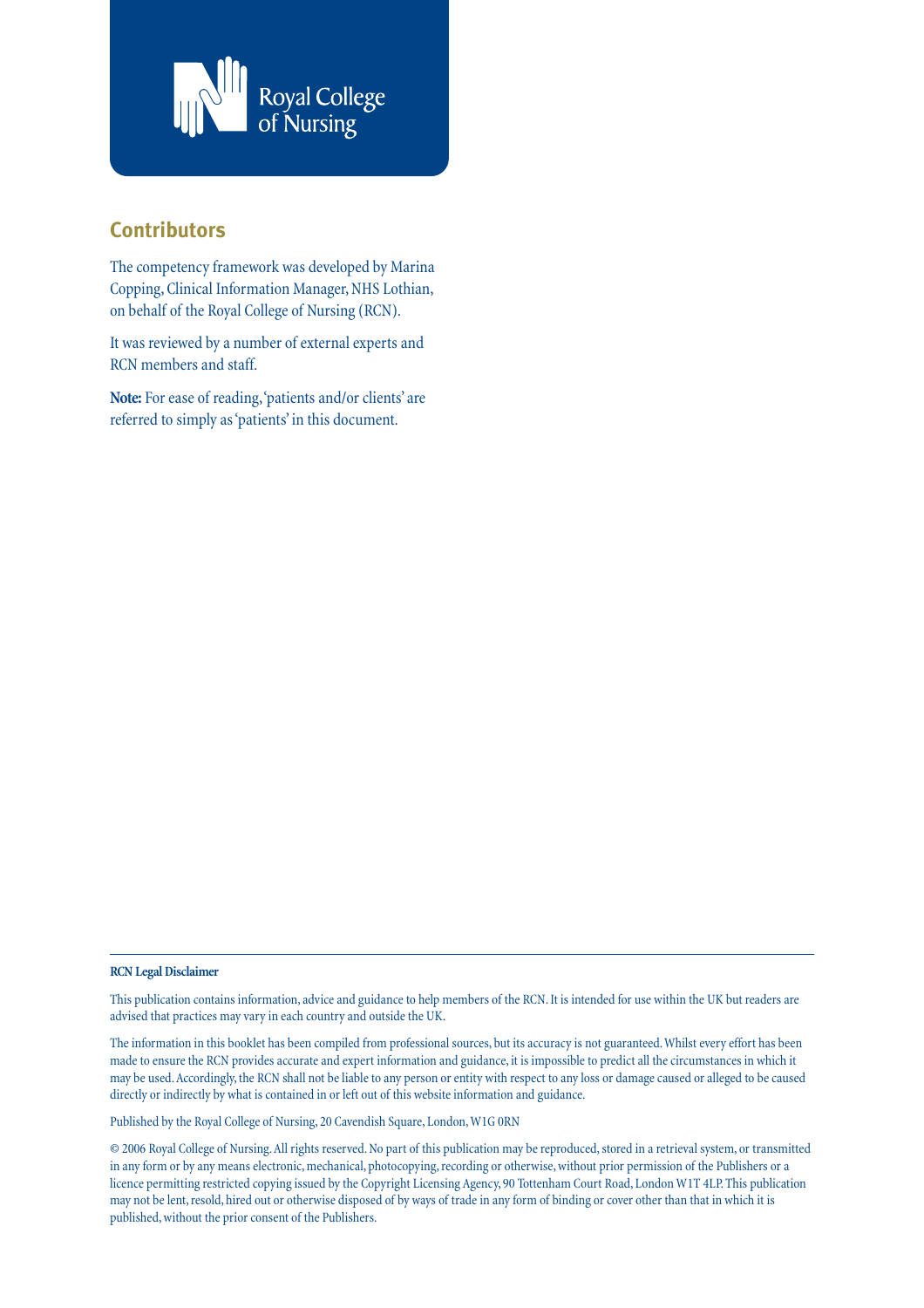### Competencies:

*an integrated career and competency framework for information sharing in nursing practice*

**Approved until November 2007**

#### **Contents**

| 1. | Introduction                                                                | $\overline{2}$ |
|----|-----------------------------------------------------------------------------|----------------|
|    | - Purpose and scope                                                         | $\overline{2}$ |
|    | - Information sharing in context                                            | $\overline{2}$ |
|    | – Legislation, policy and practice                                          | $\overline{3}$ |
| 2. | Sources and related work                                                    | $\overline{4}$ |
| 3. | Overview of the framework                                                   | 5              |
| 4. | The RCN competency framework for information<br>sharing in nursing practice | 6              |
| 5. | References                                                                  | 15             |
| 6. | Other resources                                                             | 16             |
|    | Appendix 1: Abbreviations and useful definitions                            | 17             |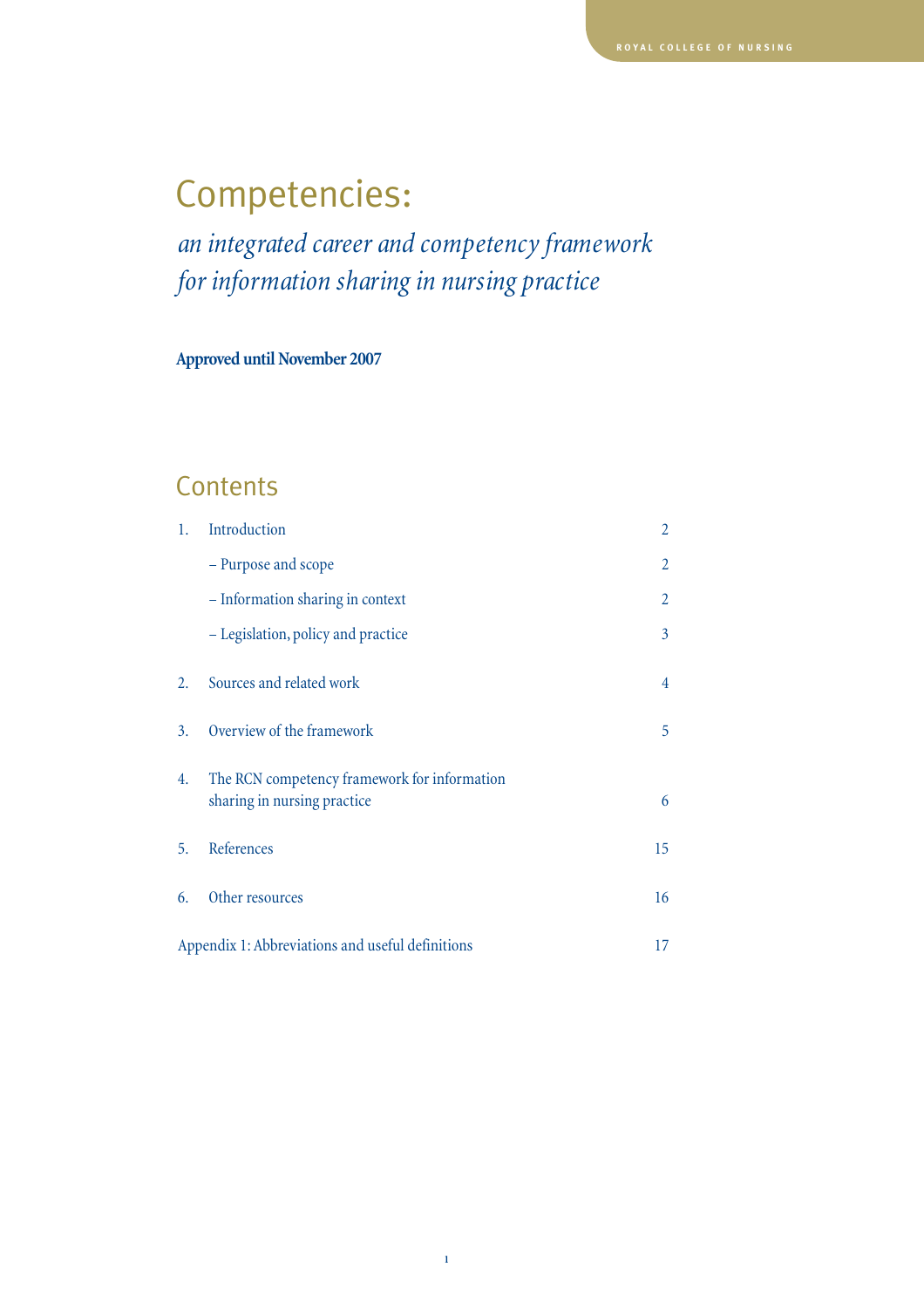

### Introduction

Recent changes in Government policy on the exchange of health information coincide with ongoing plans to make patients' health records more easily accessible, using electronic means. Easier access to health care data from a single source shared by everyone could improve the quality and efficiency of care services, reduce the burden of paperwork and even save lives.

Easy data access, however, also makes patients more vulnerable – which highlights the importance of high professional practice standards through a framework for governing clinical information. Nurses will easily relate to core standards in this framework such as confidentiality, security and consent, but debate at a recent RCN congress showed members' concerns about nurses' knowledge and skills in this complex area of practice.

This document has been produced in response to these concerns, with the twin aims of improving the profession's understanding of this critical element of practice and of supporting action by nurses, managers, educators and others to work towards improved competence in information sharing practice.

#### **Purpose and scope of this framework**

The development of the competency framework for information sharing in nursing practice is based on the following position statement:

- $\triangle$  to fulfil their professional responsibilities, nurses must have the knowledge and skills to hold, obtain, share, use and store information about patients (information management)
- ✦ nurses must share information about patients within legal, professional and common law frameworks, placing the needs and preferences of the patient at the centre of care
- ✦ nurses should be confident that patients fully understand their rights and any implications of information sharing, before asking a patient to consent to such sharing (and in most cases before asking them to provide sensitive information).

Information sharing competencies span all areas of nursing practice and apply also to health care assistants, nurse researchers and others who may have occasion to share information about patients. Every effort has been made to ensure that the RCN framework is applicable across all four countries of the UK – legislative and organisational differences are noted where relevant.

The specific purposes of this competency framework are to:

- ✦ aid practitioners with professional development, helping them to identify gaps in competence and specific training needs
- $\triangle$  provide a basis for assessment of information sharing competence
- $\triangleleft$  inform the commissioning, development and delivery of education and training on information management and information sharing
- ✦ contribute to developments related to Agenda for Change, Skills for Health and other initiatives, by providing a professional nursing view of this core clinical competence.

#### **Information sharing in context**

For the purpose of this framework, information sharing is defined as: "*the transfer of information about an individual verbally, in writing, electronically, as images or video from one person/place to another.*"

This definition applies to information about staff as well as about patients, relatives and carers, but while the principles set out in the framework apply to all these groups, the primary focus here is on patients.

Information sharing is a part of information management and is central to clinical communication, supporting the provision of safe, effective and efficient services. It helps ensure continuity, saves time and avoids duplication. Such benefits, however, must be balanced against a person's right to privacy.

In health and social care, most information about an individual that in any way identifies them is defined as sensitive in nature by the *Data Protection Act 1998* (Parliament, 2000). Before sharing such information, there must be clear understanding and agreement about who is sharing what information, for what specific purpose, and over what time period. The information itself needs to be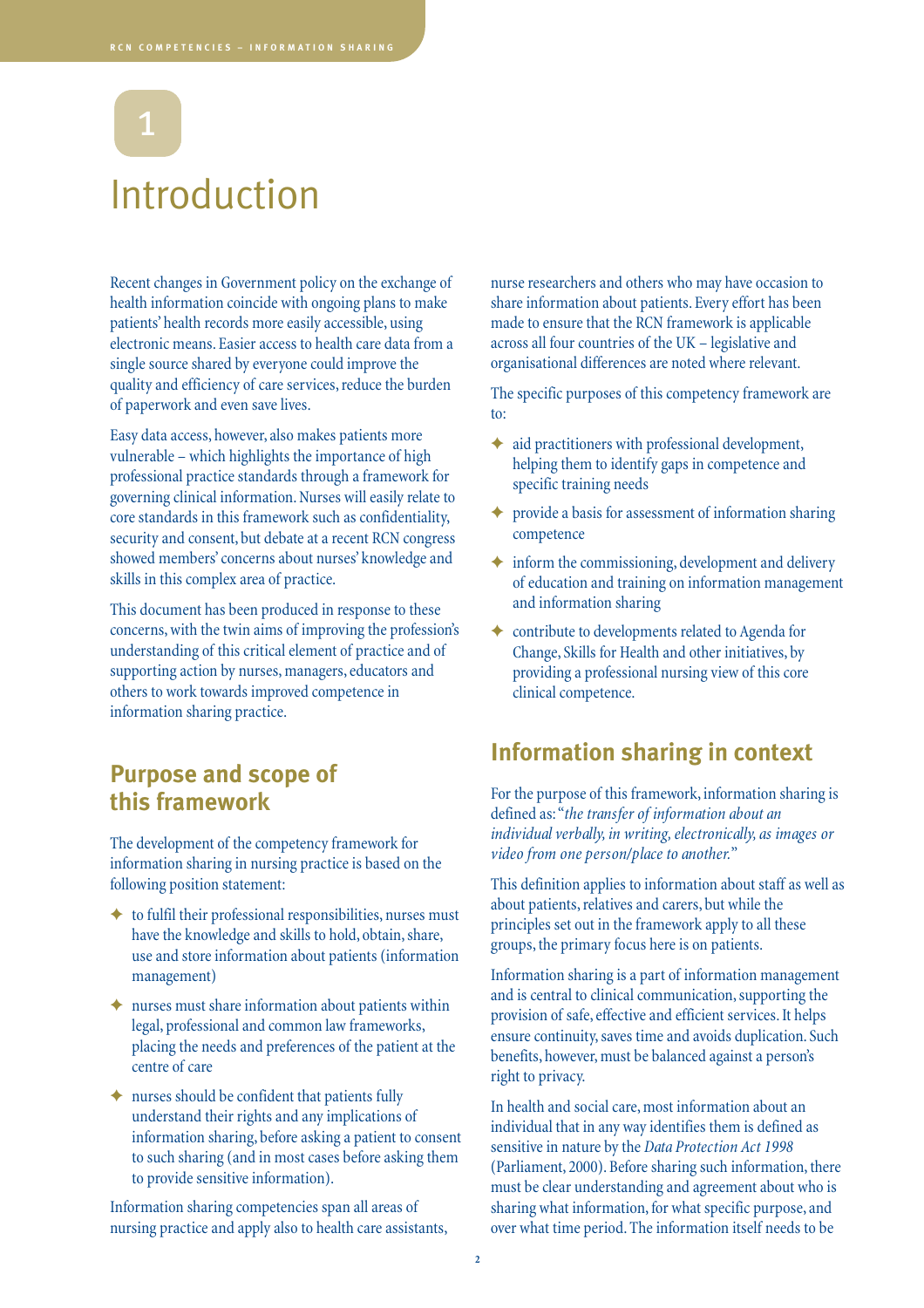complete, accurate and not excessive for the agreed purpose. Crucially, in most instances, sharing of information should only be done with the explicit consent of the patient.

#### **Legislation, policy and practice**

There is now increased focus on information and communications technology and on better management of information in general. New legislation has been enacted in the UK similar to laws already in place across Europe, Canada, Australia and New Zealand. The *Data Protection Act 1998, Human Rights Act 2000, Freedom of Information Act 2002* and *Children Act 2004* are driving changes in practice and in organisational culture concerning information sharing.

New ways of working prompted by recent health policies such as patient choice, single assessment and *Every Child Matters* (DfES, 2004) have introduced challenges for nursing practice as well as for organisations. Inter-agency working is a policy priority as is the breaking down of barriers between primary, community and secondary health care. Person-centred care pathways are increasingly cited in service standards and frameworks as the best way to deliver effective, equitable health care. As these changes are implemented they are further exposing the poor practice in information sharing which was already highlighted in reports such as the Laming Inquiry (2002) into the death of Victoria Climbié in England and the Kennedy Inquiry (2002) into the death of baby Caleb Ness in Scotland.

At practice level there is greater emphasis on integrated assessments, particularly in services for children and older people. Alongside the development of common assessment frameworks, protocols are being written to support information sharing between professionals, often focusing on the specifics of the *Data Protection Act 1998* (Parliament, 2000). However, issues of information sharing in nursing go much wider than this Act. Nurses work with all patient groups including vulnerable adults, children and people with mental health problems; these groups are the subject of additional legislation, knowledge of which forms part of the competencies required for nursing practice.

The rapid spread of information and communications technology throughout the UK health sector is also bringing information sharing issues to the fore. As local services develop their systems, the interfaces required to support communication between providers and locations become even more obvious, as do the challenges to be overcome.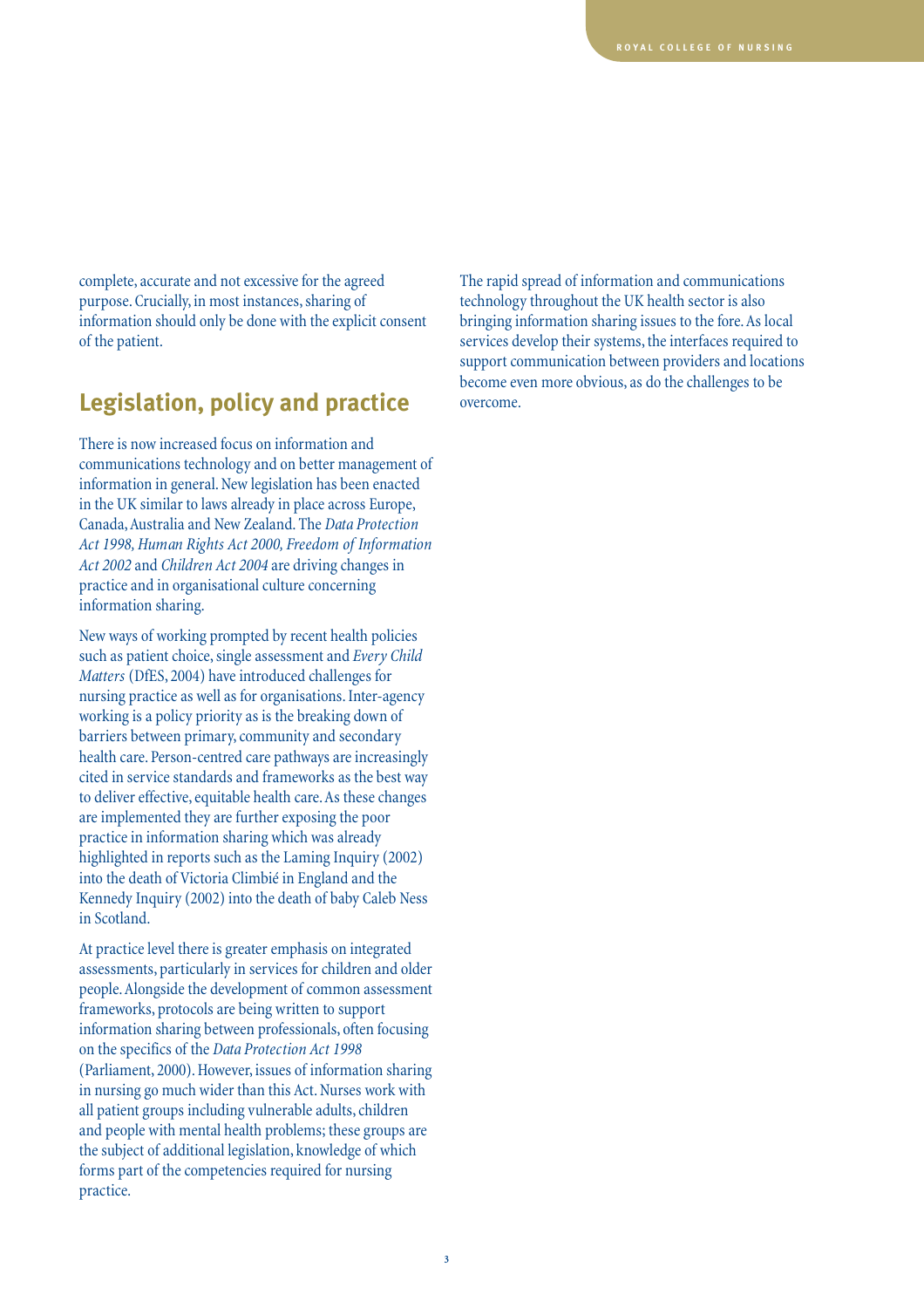# 2

### Sources and related work

The RCN competency framework for information sharing in nursing practice is an extension of the *RCN core competency framework* (RCN, 2005) and is linked to the RCN Learning Zone development on information sharing, consent and confidentiality.

Clinical information sharing competencies are grounded most often in statute, policy guidance and professional codes of practice and these are the main sources for this framework. The framework is based on previous work on health information sharing, specifically the NHS Information Authority project *Learning to Manage Information* (NHSIA, 1999) and the *NHS Knowledge and Skills Framework (KSF)* (DH, 2004). It expands on these by giving more detail of specific nursing and midwifery knowledge and practice competency requirements at different career levels.

Links to the competencies defined in the NHS KSF are made explicit in the competency tables shown in this document. Learning outcomes have been defined wherever possible using the outcomes defined in the KSF. Where relevant, references are made in the competency tables to the appropriate level of KSF core competencies, KSF information and knowledge competences (IK) and KSF health and wellbeing competencies (HWB). Occasional reference is made to the *Learning to Manage Health Information* (NHSIA, 1999) document (LTM).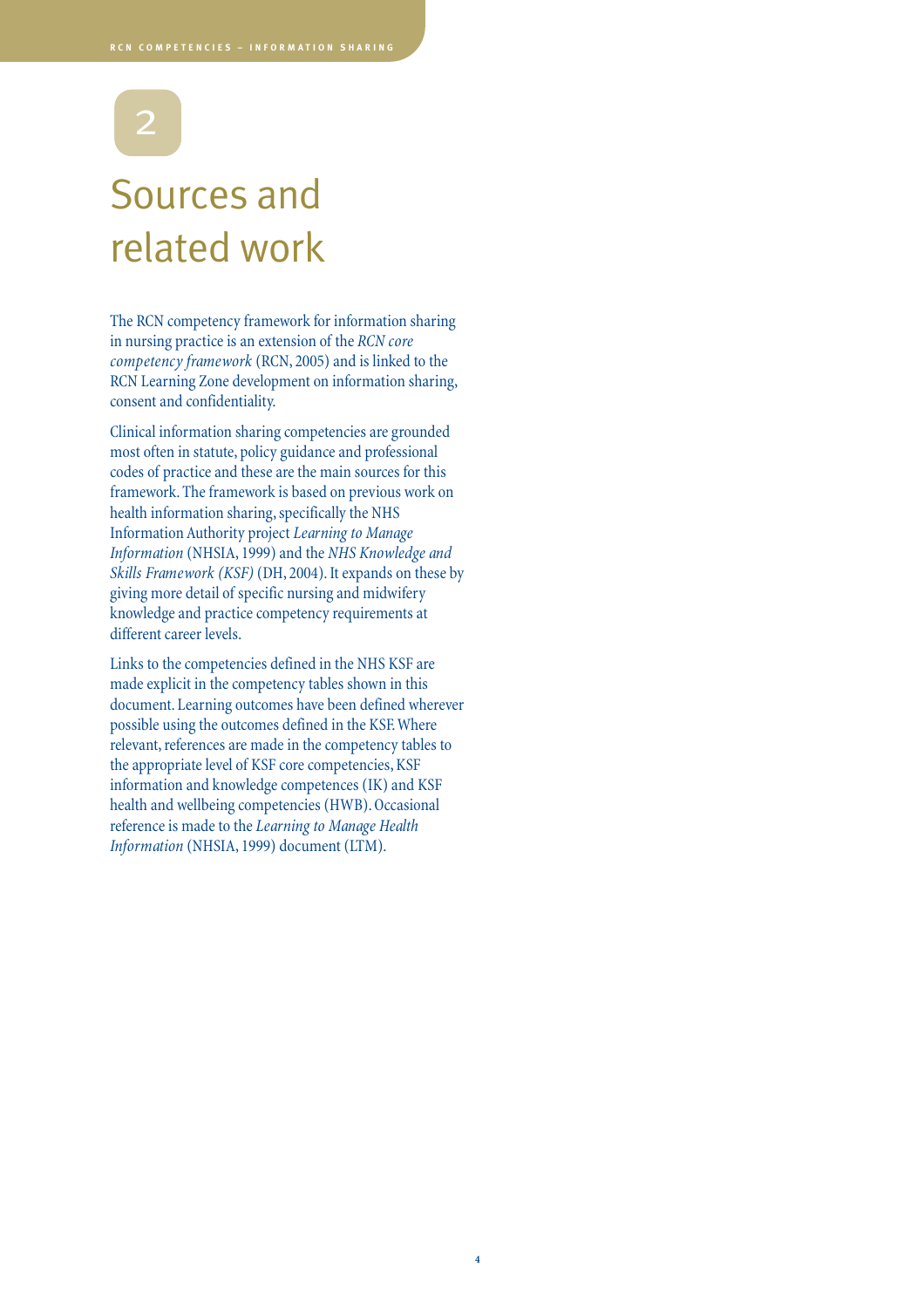# 3

## Overview of the framework

Like other RCN competency frameworks, this one reflects the belief that cognitive, psychomotor and affective attributes define clinical competence for holistic nursing practice. The framework has four levels (competency) and fourteen domains (activity areas).

#### **Levels of competence**

Levels of competence defined in the framework reflect the career structure for nursing defined in *Making a difference: strengthening the nursing and midwifery and health visiting contribution to health and health care* (DH, 1999) and are cumulative – higher levels of practice build on earlier competence. Empty cells in the tables indicate no higher (or lower) competency requirement.

#### Level 1: Health care support workers

Health care assistants (and other nursing support roles) are central to direct patient care. As the KSF makes clear, all members of the health care team must have core competencies in communication. Safe, effective management of information is also a base competency for staff.

#### Level 2: Registered practitioner/ competent nurse

The competencies specified at this level are the minimum required of all nurses and midwives on the Nursing and Midwifery Council (NMC) register. These competencies are transferable to any setting and are required in all areas of general and specialist practice.

#### Level 3: Senior registered practitioner/experienced nurse

#### Level 4: Nurse consultant

#### **Domains**

- 1. Effective communication and information exchange with children, patients, carers.
- 2. Shared meaning for inter-professional communication.
- 3. Communication arrangements between different professionals in a team and in related services.
- 4. Treating patient information with confidentiality, respecting the right to dignity, privacy and integrity.
- 5. The role of the Caldicott Guardians in the NHS and their specific remit in relation to information sharing.
- 6. Core principles of the Data Protection Act 1998.
- 7. Other relevant legislation rights, children, vulnerable adults etc.
- 8. Consent.
- 9. Nursing codes of conduct and policy/protocols for sharing information.
- 10. Electronic and paper patient information.
- 11. Information sharing and record-keeping.
- 12. Inadvertent sharing and information security processes.
- 13. Mandatory information sharing.
- 14. Secondary uses of clinical data and information.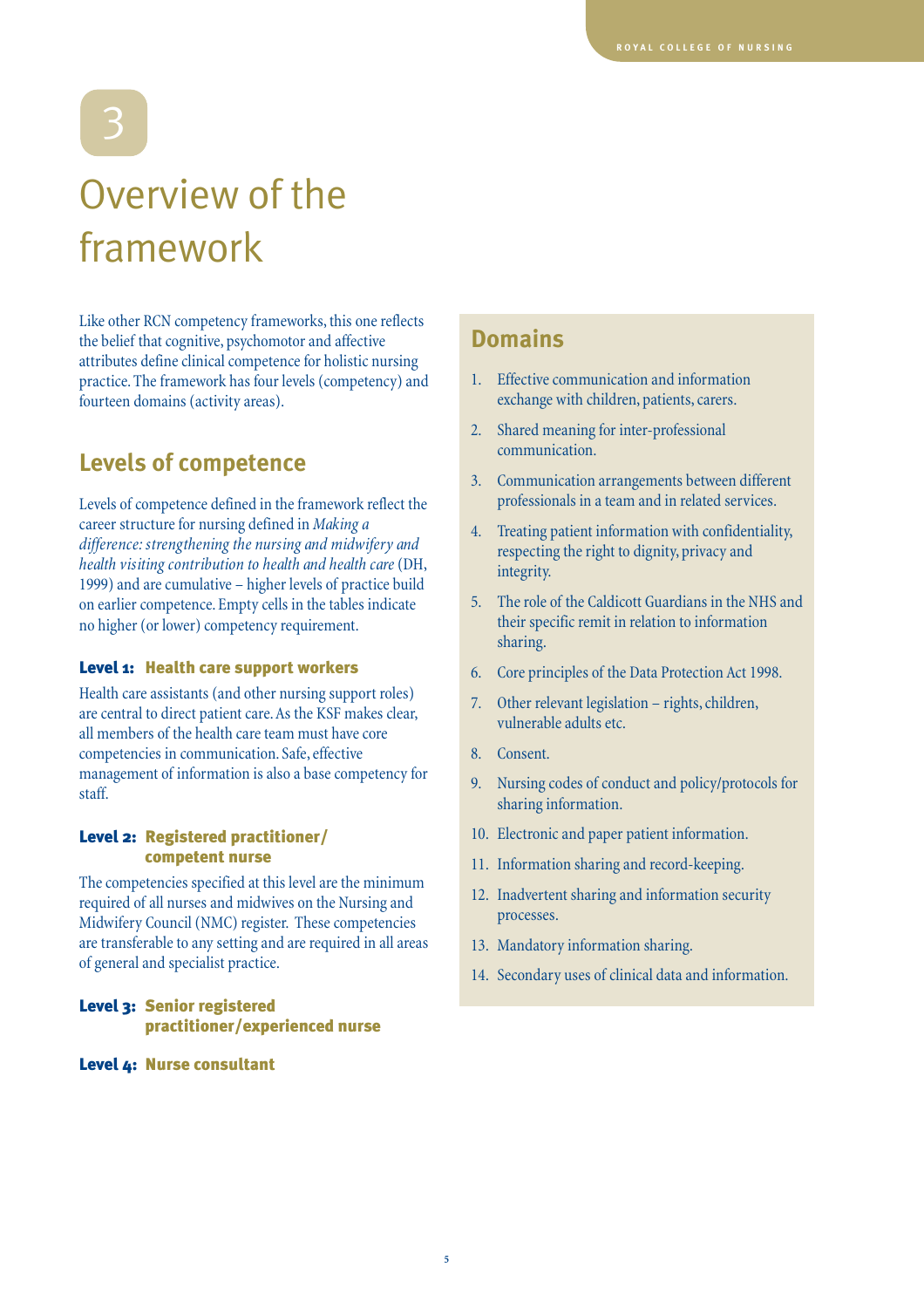# 4

## The RCN competency framework for information sharing in nursing practice

#### **1 Effective communication and information exchange with children, patients and carers KSF core dimension 1 – Communication**

| Level 1<br><b>Health care assistant</b>                     | Level <sub>2</sub><br><b>RCN Competent</b>                | Level 3<br><b>RCN Experienced</b>                                                    | Level 4<br><b>RCN Expert</b>                                                                                                |
|-------------------------------------------------------------|-----------------------------------------------------------|--------------------------------------------------------------------------------------|-----------------------------------------------------------------------------------------------------------------------------|
| Core $1 - level 1$                                          | Core $1 - level$ 3                                        | Core $1 - level$ 3                                                                   | Core $1 - level 4$                                                                                                          |
| Demonstrates empathy.<br>understanding, respect and honesty | Manages communication with carer<br>and families          | <b>Monitors communication</b><br>processes in the care situation                     | Reviews and evaluates<br>communication issues identified in<br>team, ward communication and<br>through patients' complaints |
|                                                             | Demonstrates active listening -<br>check understanding    | Coordinates communication<br>training plans                                          |                                                                                                                             |
| Demonstrates understanding of<br>non-verbal communication   | Promotes open, two-way<br>communication in care processes | Anticipates barrier to<br>communication and takes action to<br>improve communication |                                                                                                                             |
| Demonstrates active listening                               |                                                           |                                                                                      |                                                                                                                             |

#### **2. Shared meaning for interprofessional communication (source: LTM)**

**KSF core dimension 1 – Communication** 

| Core $1 - level 4$                                                                                                                   | Core $1 -$ level $\boldsymbol{\mu}$                | Core $1 -$ level $4$                                                |
|--------------------------------------------------------------------------------------------------------------------------------------|----------------------------------------------------|---------------------------------------------------------------------|
| Checks on clarity of reception and<br>transmission, and interprets the<br>clinical information during<br>interprofessional exchanges | Reviews care for issues of shared<br>understanding | Reviews and develops work on<br>shared definition of care processes |

#### **3. A11 Communication arrangements between different professionals in a team and in related services**

| Core 1- level 2                                                                                               | Core $1 - level$ 3                                                                                               | Core $1 - level$ 3                                                                                                                                                       | Core $1 -$ level $4$                                                                         |
|---------------------------------------------------------------------------------------------------------------|------------------------------------------------------------------------------------------------------------------|--------------------------------------------------------------------------------------------------------------------------------------------------------------------------|----------------------------------------------------------------------------------------------|
| Relates to other members of the<br>team in a competent manner,<br>demonstrating correct use of<br>information | Relates to other members of the<br>team and ensures clear<br>communication within the team                       | Acts as a role model and motivator<br>for others in interprofessional<br>/interagency care                                                                               | Facilitates the development of self<br>awareness in others in the team<br>through reflection |
| Reflects on own belief and how this<br>could influence communication                                          | Is aware of how issues of trust and<br>respect can affect team<br>communication                                  | Uses reflective practice to explore<br>perceptions/value<br>/trust of other care team providers,<br>both within/outside the organisation                                 | Facilitates learning opportunities<br>for staff to understand their roles                    |
|                                                                                                               |                                                                                                                  | Able to send and receive<br>information effectively from other<br>professionals in written or<br>electronic formats within guidelines<br>of confidentiality and security |                                                                                              |
|                                                                                                               | Able to send and receive information<br>effectively from other professionals<br>in written or electronic formats |                                                                                                                                                                          |                                                                                              |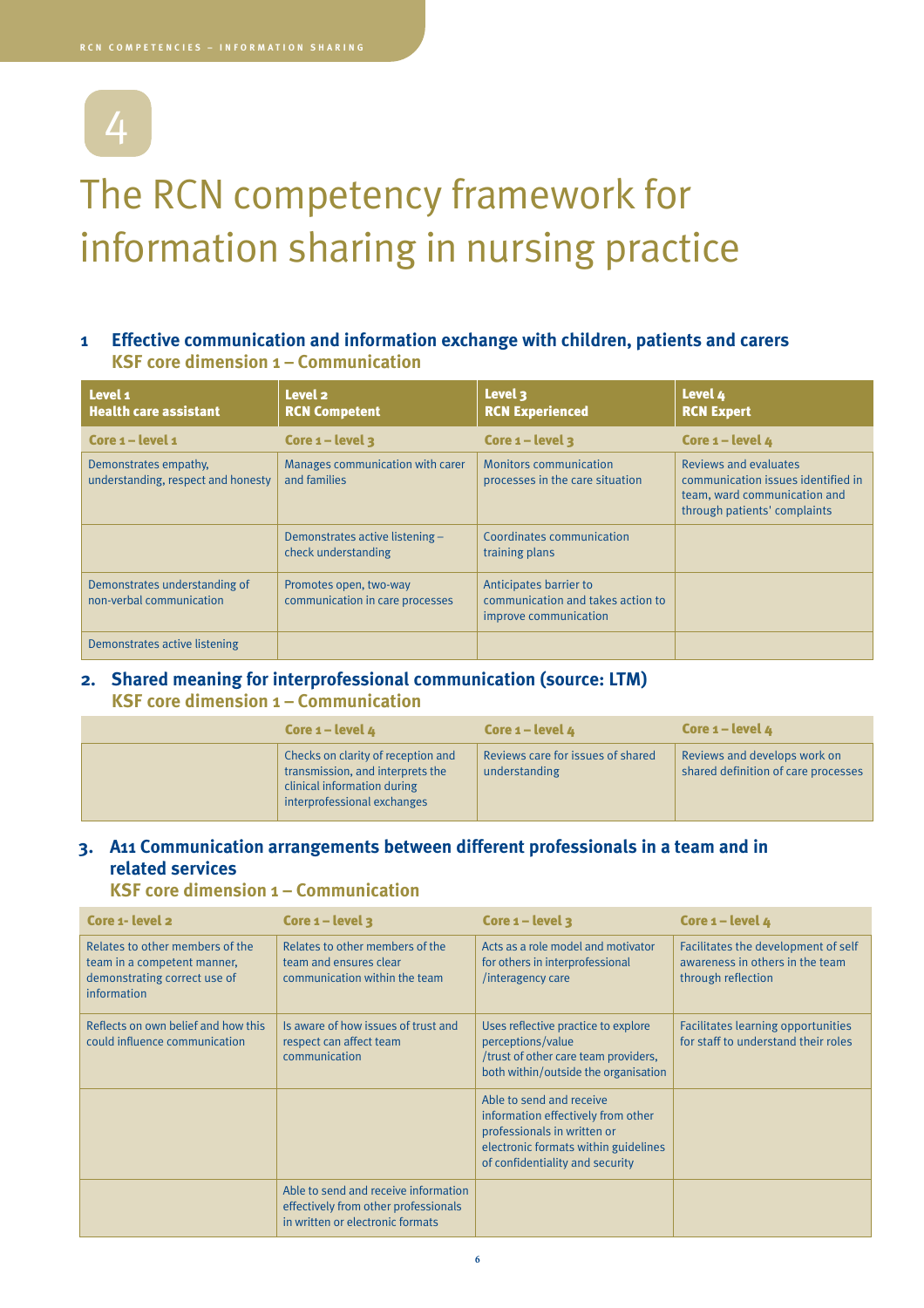#### **4. A34 Treating patient information with confidentially, respecting the right to privacy, dignity and integrity**

**KSF core dimension 1 – Communication** 

| Level <sub>1</sub><br><b>Health care assistant</b>                                                                                         | Level <sub>2</sub><br><b>RCN Competent</b>                                                                                                                          | Level 3<br><b>RCN Experienced</b>                                                                                                                                                                 | Level 4<br><b>RCN Expert</b>                                                                                                   |
|--------------------------------------------------------------------------------------------------------------------------------------------|---------------------------------------------------------------------------------------------------------------------------------------------------------------------|---------------------------------------------------------------------------------------------------------------------------------------------------------------------------------------------------|--------------------------------------------------------------------------------------------------------------------------------|
| Core 1- level 1                                                                                                                            | Core $1 - level 2$                                                                                                                                                  | Core $1 - level$ 3                                                                                                                                                                                | Core $1$ – level $4$                                                                                                           |
| Understands that the patient has a<br>right to dignity and respect and that<br>patient information is ultimately<br>'owned' by the patient |                                                                                                                                                                     | Demonstrates clear understanding<br>of the ethics of care in team<br>management                                                                                                                   | Leads on ensuring all new staff,<br>including nurses from overseas, are<br>developing a safe culture of<br>information sharing |
| Is aware of the importance of using<br>patient information sources which<br>are validated by the<br>organisation/trust                     | Ensures patient has relevant<br>information, presented by means<br>that meet the patient's needs (e.g.<br>verbal, written, own language),<br>before seeking consent | <b>Ensures patient information leaflets</b><br>are available and that staff are aware<br>of their obligation to distribute these<br>before they gain consent                                      | Leads, researches and evaluates<br>development and deployment of<br>information resources to meet<br>patient needs             |
|                                                                                                                                            | Demonstrates the importance of<br>cultural/educational/language<br>issues in gaining informed consent                                                               | Evaluates patient information for<br>suitability for the patient group                                                                                                                            |                                                                                                                                |
|                                                                                                                                            | Provides information tools suitable<br>for individual patients' needs                                                                                               | Ensures staff are aware of different<br>communication strategies/tools<br>and of how to use tools which are<br>appropriate to patient, eg. written,<br>verbal, pictorial, appropriate<br>language |                                                                                                                                |
|                                                                                                                                            | Is aware of diversity issues in<br>gaining consent                                                                                                                  | Ensures that the needs of those<br>with disabilities e.g. visual, hearing<br>or intellectual impairment, are met<br>in gaining consent                                                            |                                                                                                                                |
|                                                                                                                                            | Demonstrates knowledge of suite of<br>tools which can help gain informed<br>consent                                                                                 | Ensures posters etc are displayed<br>to raise awareness of<br>confidentiality rights                                                                                                              |                                                                                                                                |

#### **5. A42 The role of Caldicott Guardians in the NHS and their specific remit in relation to information sharing**

| Core $1 - level 2$                                         | Core $1 - level$ 3                                                                                                       | Core $1 - level 4$                                                                                                                                 |
|------------------------------------------------------------|--------------------------------------------------------------------------------------------------------------------------|----------------------------------------------------------------------------------------------------------------------------------------------------|
| Can identify Caldicott Guardian and<br>understand function | Initiates contact with Data<br><b>Protection Officer / Caldicott</b><br>Guardian concerning any new<br>information flows | Use analytical skills to evaluate<br>new ways of working to reduce<br>risks to privacy. Seeks Caldicott<br>Guardian to sign off to<br>developments |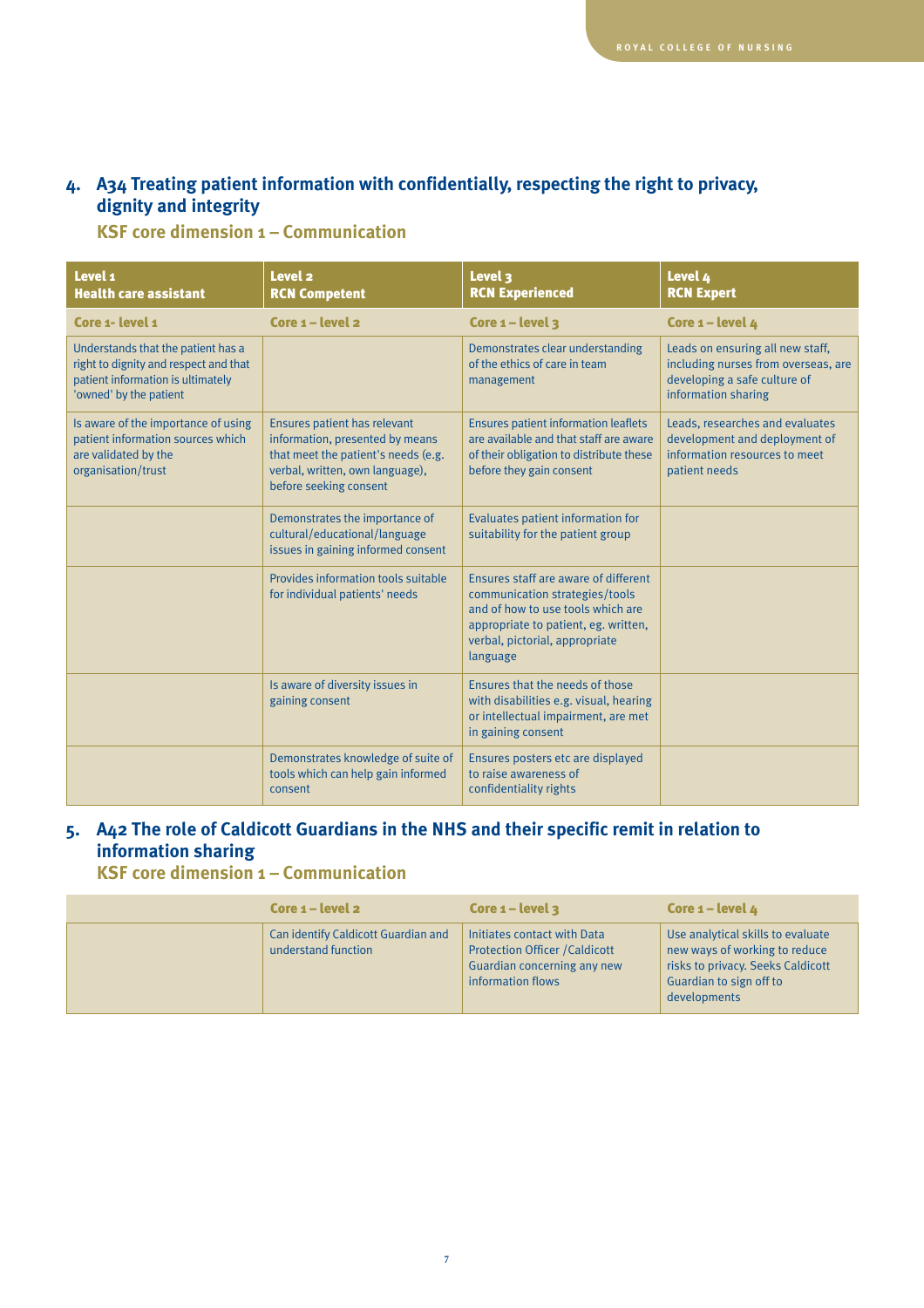#### **6. A44 Core principles of Data Protection Act (DPA) 1998 KSF core dimension 1 – Communication**

| Level 1<br><b>Health care assistant</b>                                                                                                                                       | Level <sub>2</sub><br><b>RCN Competent</b>                                                                                                                                 | Level <sub>3</sub><br><b>RCN Experienced</b>                    | Level 4<br><b>RCN Expert</b>                                                                                                                                                                                                                    |
|-------------------------------------------------------------------------------------------------------------------------------------------------------------------------------|----------------------------------------------------------------------------------------------------------------------------------------------------------------------------|-----------------------------------------------------------------|-------------------------------------------------------------------------------------------------------------------------------------------------------------------------------------------------------------------------------------------------|
| Core 1- level 1                                                                                                                                                               | Core $1 - level 1$                                                                                                                                                         | Core 1 - level 1                                                | Core $1 - level 1$                                                                                                                                                                                                                              |
| Demonstrates good knowledge of<br>the core principles of the Data<br>Protection Act 1998                                                                                      |                                                                                                                                                                            | Has knowledge of information<br>security policy                 | Manages risk assessment of<br>current processes and<br>recommends and delivers change                                                                                                                                                           |
| Demonstrates knowledge and<br>understanding of the role of Data<br>Protection principles in maintaining<br>patient confidentiality. (Knowledge<br>gained at staff induction.) | Understands legal responsibility of<br>organisation to ensure that all<br>patient information management<br>complies with the Data Protection<br><b>Act 1998</b>           |                                                                 | Reviews and ensures that staff are<br>aware of duty of confidence as<br>defined in all staff contracts.<br>Ensures that staff are aware of<br>disciplinary procedure in relation to<br>confidentiality before they sign<br>employment contracts |
| Understands the constituent parts<br>of confidential and sensitive data                                                                                                       | <b>Demonstrates practical</b><br>management of the Data Protection<br>Act 1998 and defined sensitive<br>information (most NHS data falls<br>within this category)          |                                                                 |                                                                                                                                                                                                                                                 |
|                                                                                                                                                                               | Demonstrates consideration for<br>clarifying purpose of sharing                                                                                                            | Demonstrates consideration for<br>clarifying purpose of sharing | Demonstrates consideration for<br>clarifying purpose of sharing                                                                                                                                                                                 |
| Demonstrates understanding of the<br>importance of sharing when<br>appropriate                                                                                                | Demonstrates awareness of<br>proportionality: information being<br>shared is proportionate to the need.<br>(Assessed as part of the Data<br>Protection Act 1998 training.) |                                                                 |                                                                                                                                                                                                                                                 |
| Demonstrates knowledge of legal<br>constituent parts of care record e.g.<br>paper notes, images, video clips,<br>electronic records, test results etc                         | Demonstrates understanding of<br>data ownership                                                                                                                            |                                                                 |                                                                                                                                                                                                                                                 |

**8**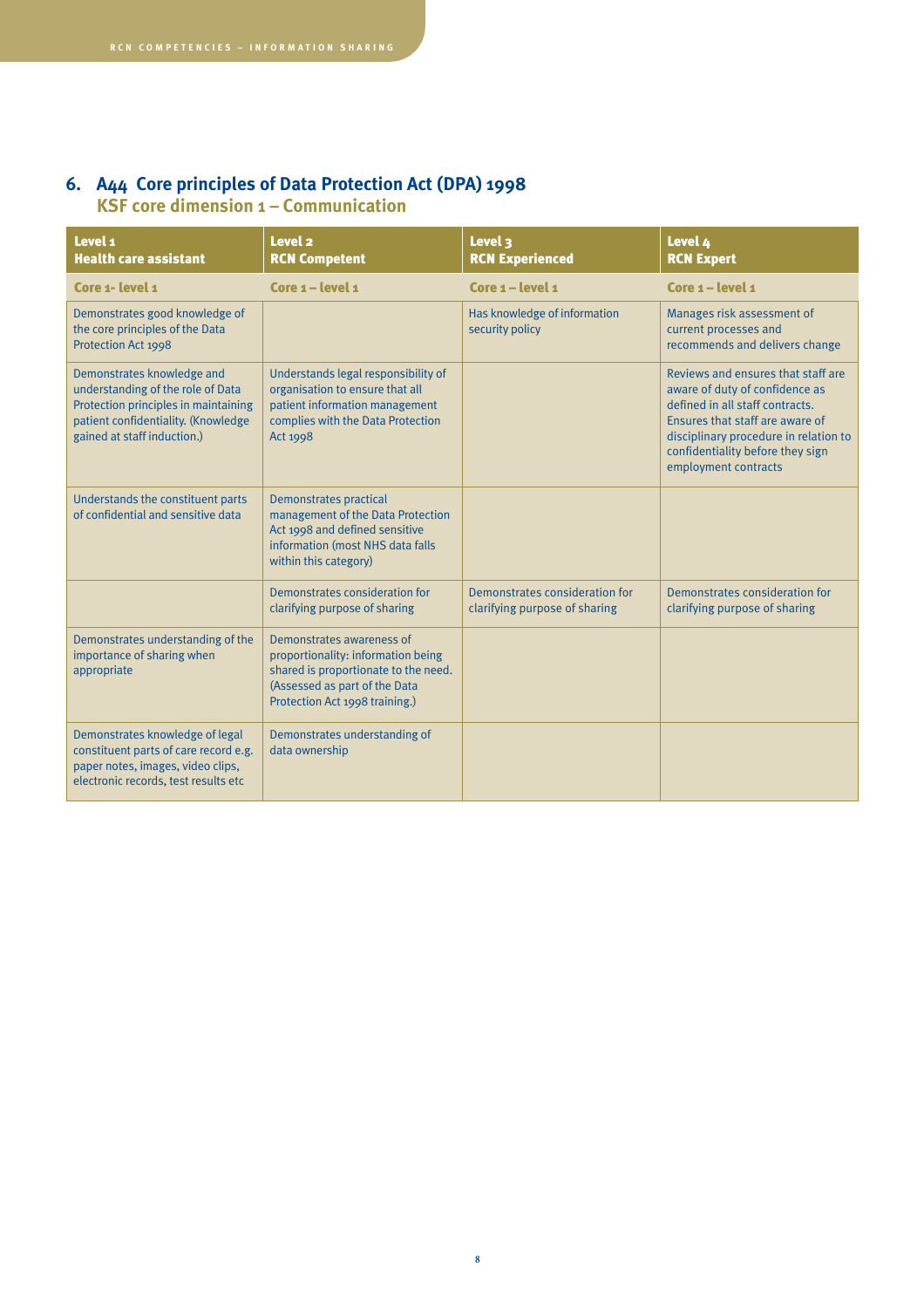| 7. A57 Other key legislation – rights, children, vulnerable adults etc |
|------------------------------------------------------------------------|
| KSF core dimension $1 -$ Communication                                 |

| Level <sub>1</sub><br><b>Health care assistant</b>                                       | Level <sub>2</sub><br><b>RCN Competent</b>                                                                                                                       | Level 3<br><b>RCN Experienced</b>                                                                                                                                | Level 4<br><b>RCN Expert</b>                                                                        |
|------------------------------------------------------------------------------------------|------------------------------------------------------------------------------------------------------------------------------------------------------------------|------------------------------------------------------------------------------------------------------------------------------------------------------------------|-----------------------------------------------------------------------------------------------------|
|                                                                                          | Core $1 - level 2$                                                                                                                                               | Core $1 - level$ 3                                                                                                                                               | Core $1 - level$                                                                                    |
|                                                                                          | Demonstrates clear understanding<br>of the link between care and the<br>Human Rights Act (1998)                                                                  | Demonstrates clear understanding<br>of the link between care and the<br>Human Rights Act (1998)                                                                  |                                                                                                     |
|                                                                                          | Demonstrates understanding that<br>the Children's Act (1989), care of<br>vulnerable adults, and crime and<br>disorder legislation differ across the<br><b>UK</b> | Demonstrates understanding that<br>the Children's Act (1989), care of<br>vulnerable adults, and crime and<br>disorder legislation differ across the<br><b>UK</b> |                                                                                                     |
|                                                                                          | Demonstrates understanding of<br>relevant Children's Act in the four UK<br><b>countries</b>                                                                      | Demonstrates understanding of<br>relevant Children's Act in the four<br>UK countries                                                                             |                                                                                                     |
|                                                                                          | Demonstrates understanding of Age<br>of Legal Capacity Act (Scotland)<br>(1991)                                                                                  | Demonstrates understanding of<br>Age of Legal Capacity Act (Scotland)<br>(1991)                                                                                  |                                                                                                     |
|                                                                                          | Demonstrates understanding of<br>legislation related to vulnerable<br>adults                                                                                     |                                                                                                                                                                  |                                                                                                     |
|                                                                                          | Understands the key principles of<br>the Freedom of Information Act<br>(2002)                                                                                    | Understands process flow when<br>presented with a freedom of<br>information request                                                                              | Monitors and manages freedom of<br>information requests to ensure 20<br>day compliance with request |
|                                                                                          | Understand the rights of the unborn<br>child                                                                                                                     |                                                                                                                                                                  |                                                                                                     |
|                                                                                          | Understand what information can be<br>shared about the deceased (Health<br>Records Act 1990)                                                                     |                                                                                                                                                                  |                                                                                                     |
| Understands the need to act with<br>supervision when dealing with<br>patient information | Understand the legal basis for<br>sharing / obtaining information                                                                                                |                                                                                                                                                                  |                                                                                                     |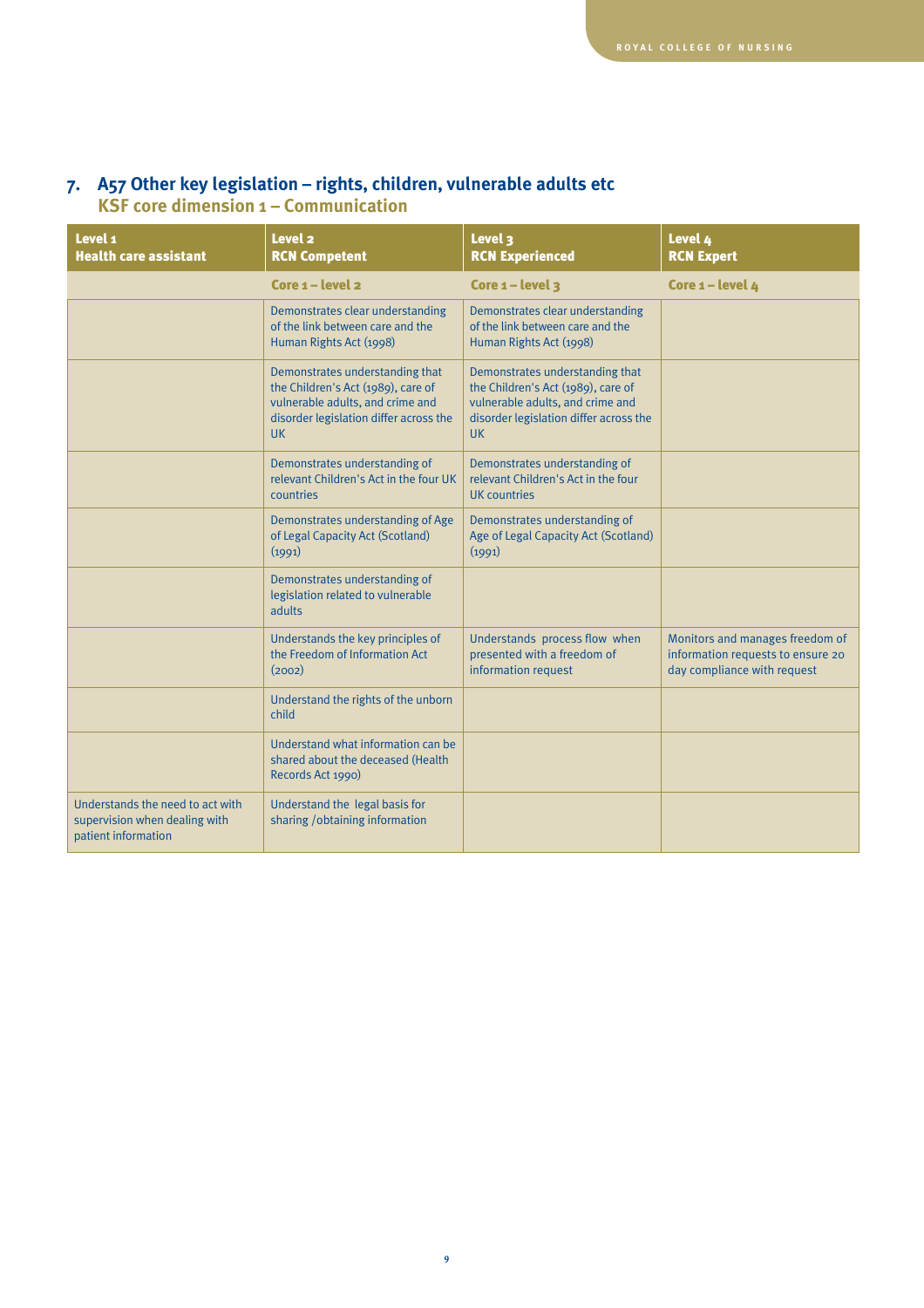#### **8. Consent**

| Level 1<br><b>Health care assistant</b>                                                   | Level <sub>2</sub><br><b>RCN Competent</b>                                                                                   | Level 3<br><b>RCN Experienced</b>                        | Level <sub>4</sub><br><b>RCN Expert</b>           |
|-------------------------------------------------------------------------------------------|------------------------------------------------------------------------------------------------------------------------------|----------------------------------------------------------|---------------------------------------------------|
| Core $1 - level 1$                                                                        | Core 1 - level 2                                                                                                             | Core $1 - level$ 3                                       | Core $1 - level$                                  |
|                                                                                           | Demonstrates clear understanding<br>of what constitutes consent                                                              | Co-ordinates delivery of information<br>sharing guidance | Monitors and evaluates current<br>practice        |
|                                                                                           | Demonstrates understanding of the<br>types of consent                                                                        |                                                          | Identifies and agrees partnerships<br>with others |
|                                                                                           | Demonstrates understanding of how<br>long consent lasts for                                                                  |                                                          |                                                   |
| Can describe communication<br>process regarding trained staff<br>gaining informed consent | Understands need for consent and<br>refers on when consent not<br>able/chosen to be given                                    |                                                          |                                                   |
|                                                                                           | Demonstrates understanding and<br>importance of gaining consent, and<br>understanding of implicit/explicit<br>consent issues |                                                          |                                                   |
|                                                                                           | Demonstrates clear understanding<br>of the need to obtain patients'<br>consent prior to sharing information                  |                                                          |                                                   |
|                                                                                           | Understands the legal requirement<br>to record patients' views about<br>consent                                              |                                                          |                                                   |
|                                                                                           | Understands who can give consent<br>for sharing for a patient                                                                |                                                          |                                                   |
|                                                                                           | Understands consent rights of<br>children                                                                                    |                                                          |                                                   |
|                                                                                           | Understands who can give consent<br>for sharing on behalf of a child                                                         |                                                          |                                                   |
|                                                                                           | Understands the importance and<br>recording of who has parental<br>responsibility for the child                              |                                                          |                                                   |
|                                                                                           | Understands who can give consent<br>on behalf of a vulnerable adult                                                          |                                                          |                                                   |
|                                                                                           | Provides patients with information<br>about consent to share their<br>information                                            |                                                          |                                                   |
|                                                                                           | Is able to understand the concept<br>and practice of informed consent                                                        |                                                          |                                                   |
|                                                                                           | Is able to carry out 'informed<br>consent ' with patient                                                                     |                                                          |                                                   |
|                                                                                           | Communicates effectively with<br>patient and carers, ensuring clarity<br>of transmission of information                      |                                                          |                                                   |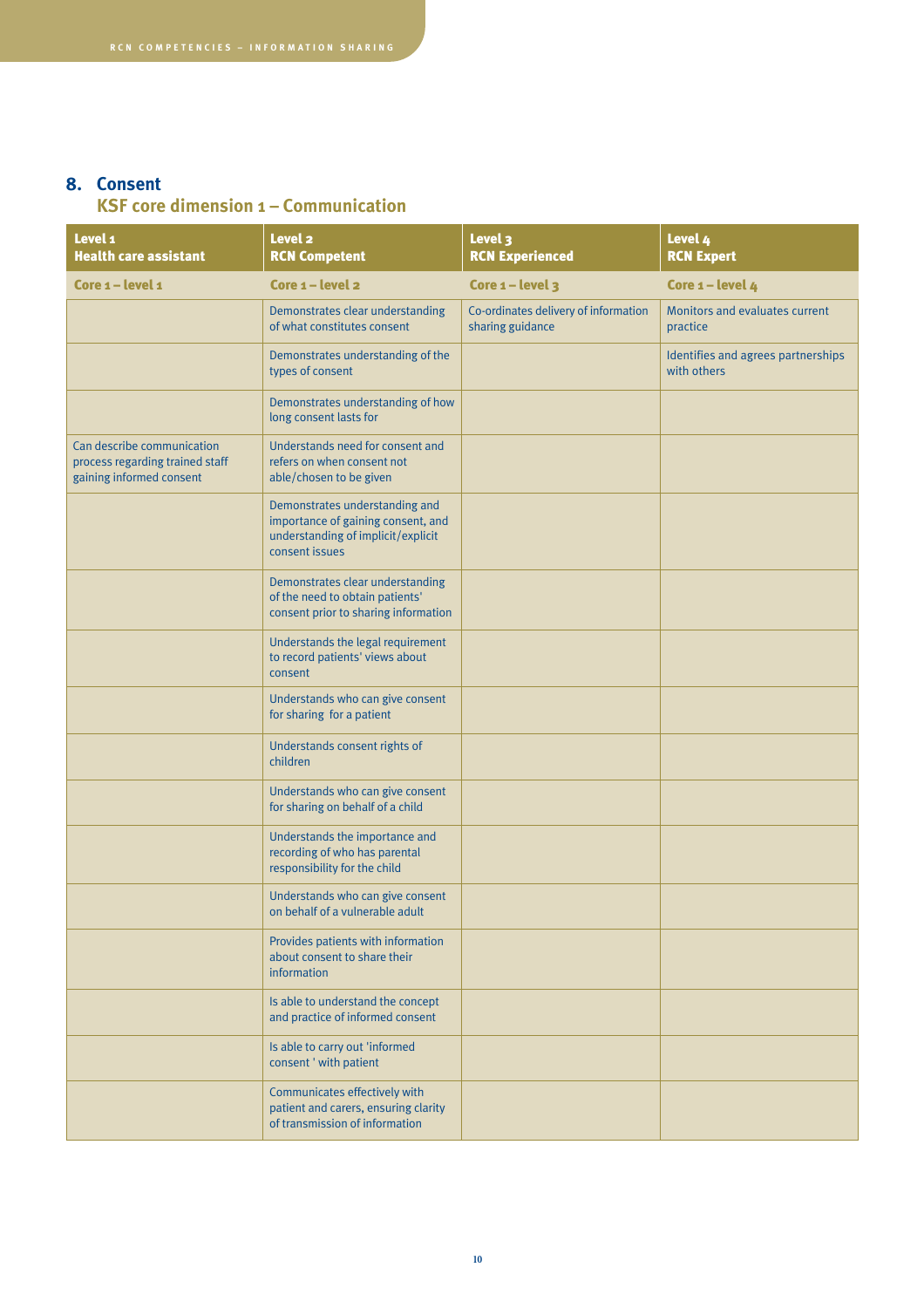| Level 1<br><b>Health care assistant</b>                                                                 | Level <sub>2</sub><br><b>RCN Competent</b>                                                                                 | Level 3<br><b>RCN Experienced</b>                                                      | Level 4<br><b>RCN Expert</b>                                                                |
|---------------------------------------------------------------------------------------------------------|----------------------------------------------------------------------------------------------------------------------------|----------------------------------------------------------------------------------------|---------------------------------------------------------------------------------------------|
| Core $1 - level 1$                                                                                      | Core 1 - level 2                                                                                                           | Core $1 - level$ 3                                                                     | Core $1 - level 4$                                                                          |
| Can describe types of patient<br>information which is covered by the<br>Data Protection Act 1998        | Demonstrates a clear understanding<br>of the NMC Guidelines on Record<br>Keeping 2004                                      |                                                                                        |                                                                                             |
| Clearly understands reporting<br>structure if they feel that<br>confidentiality is/has been<br>breached | Demonstrates a clear understanding<br>of NMC Code of Conduct 2004                                                          | Manages process when there are<br>allegations/incidence of<br>confidentiality breaches | Influences policy guidelines on<br>dealing with breaches of security<br>and confidentiality |
| Uses tools provided within<br>standards set                                                             | Follows NMC and local policies in<br>care setting                                                                          | Reviews quality standards for<br><b>effectiveness</b>                                  | Evaluates current practice and<br>defines improvement plans                                 |
|                                                                                                         | Understands and applies the<br>principles of effective quality control<br>and validation of information on<br>own practice |                                                                                        |                                                                                             |

#### **9. Nursing Codes of Conduct and policy/protocols for sharing patient information KSF core dimension 1 – Communication**

#### **10. Electronic and paper patient information**

#### **KSF core dimension 1 – Communication**

| Core $1 - level 1$                                          | Core $1 - level 2$                                                                                                           | Core $1 - level 3$ | Core $1 -$ level $4$ |
|-------------------------------------------------------------|------------------------------------------------------------------------------------------------------------------------------|--------------------|----------------------|
| Describes electronic information as<br>part of care records | Follows NMC guidelines and regards<br>electronic information as having the<br>same legal standing as patient<br>paper record |                    |                      |

#### **11. Information sharing and record keeping KSF core dimension 1 – Communication**

| Core $1 - level 1$ | Core $1 - level 2$                                                                                             | Core $1 - level$ 3                                | Core $1 - level$ |
|--------------------|----------------------------------------------------------------------------------------------------------------|---------------------------------------------------|------------------|
|                    | Uses the NMC Guidelines on Record<br>Keeping (2004) in managing records                                        | Develops record management<br>practice guidelines |                  |
|                    | Maintains accurate, complete and<br>timely records                                                             |                                                   |                  |
|                    | Audits and evaluates records to<br>support multidisciplinary care                                              |                                                   |                  |
|                    | Understands the needs under the<br>Data Protection Act 1998 for records<br>to be complete, accurate and timely |                                                   |                  |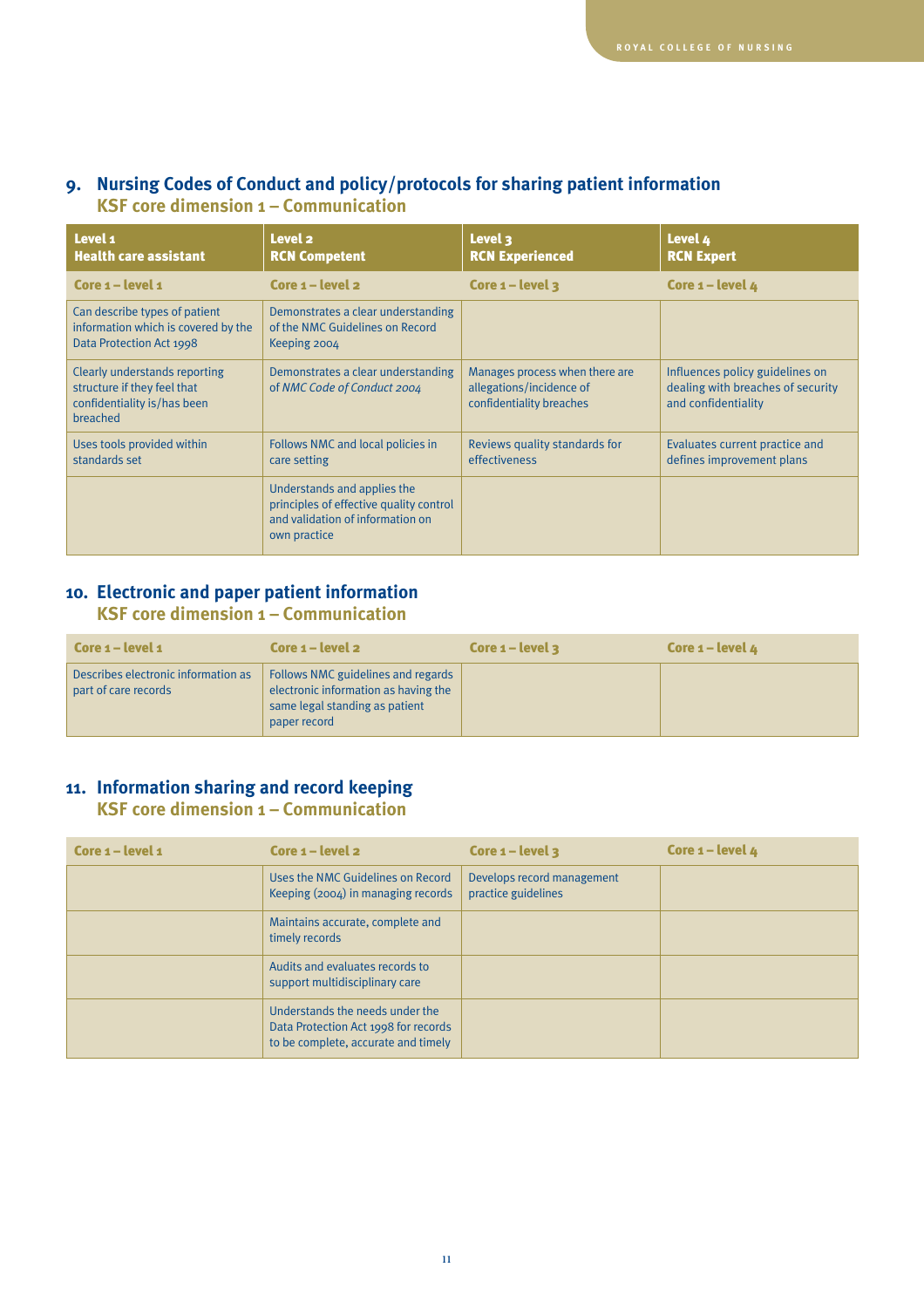#### **12. Inadvertant information sharing and information security processes KSF core dimension 1 – Communication**

Level 1 Health care assistant Level 2 RCN Competent Level 3 RCN Experienced Level 4 RCN Expert Core 1 – level 1 Core 1 – level 2 Core 1 – level 3 Core 1 – level 4 Demonstrates knowledge and skills in maintaining physical security e.g. locking doors etc Manages ward environment to manage risk Understands management of telephone messages Manages the use of telephone call protocol in a clinical setting Ensures protocols for managing telephone calls are adhered to Influences and develops workable protocols for telephone contacts, call back procedures, identification of caller Understands what constitutes acceptable sharing within NHS and differences with non-NHS organisations Understands information sharing protocols for non-NHS organisations Demonstrates knowledge of NHS/local protocol in managing patient-identifiable information with non-NHS agencies Understands and develops procedures for managing information sharing processes with non-NHS agencies e.g. cleaning agencies, building work, computer administration Demonstrates knowledge of confidentiality processes expected for non-NHS organisation Ensures that non-NHS organisations are compliant with the Data Protection Act 1998 Manages privacy impact/confidentiality agreement with other organisations Understands computer password management Understands and applies policies on computer log-on /log-off procedures Understands protocol for use of email Understands legal and local protocols on the use of email for clinical communication Manages and reviews knowledge/skills/attitudes of staff about email/internet compliance Understands management of answer phone messages Understands the importance of location for answer phones, including safe haven/local procedures Develops and reviews use/location/and recording of answer phone messages Understands their role, and the risk to patient privacy, in sending fax messages, including use of headed paper/distribution etc Understands the protocols/guidance on use of fax machines, including safe haven/local procedures Manages location and use of fax machines in a clinical setting, and training in these procedures Demonstrates ability to explain local policies and practices to patients or their representatives who request access to their health record and related information Is able to make appropriate requests for access to health records containing patient identifiable information, acting within polices and guidelines Ensures staff are aware of disclosure policies, providing support to staff requiring clarity Understands the nurse's role in the process of sharing patient information for legal enquires e.g. personal injuries, insurance claims Demonstrates clear understanding that guidance from legal teams is available to staff on information sharing. Supports staff in following procedures Provides training and support in management of such patient information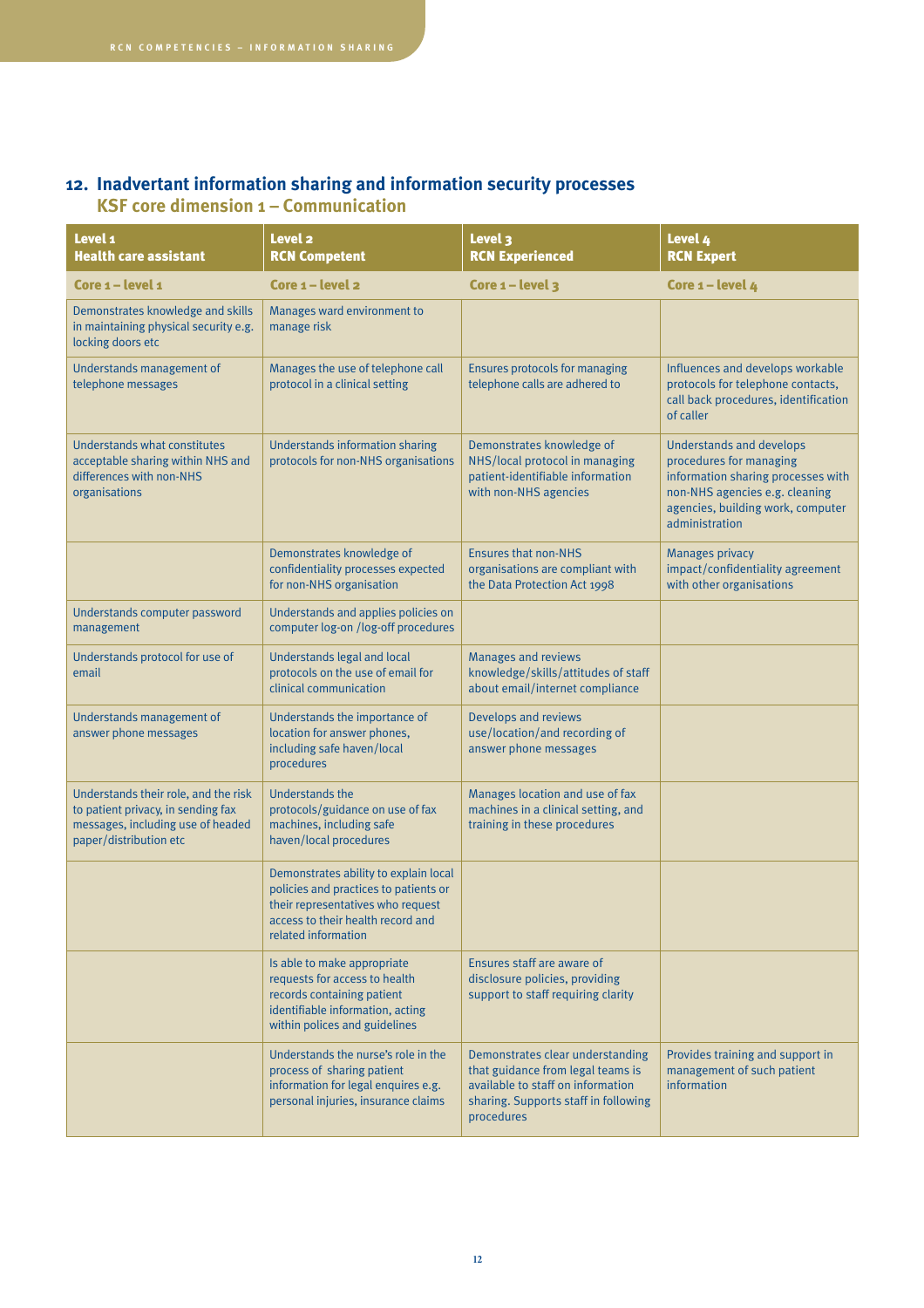#### **13. Mandatory information sharing**

| Level <sub>1</sub><br><b>Health care assistant</b>                          | Level <sub>2</sub><br><b>RCN Competent</b>                                                                                                 | Level 3<br><b>RCN Experienced</b>                                                                                                                                    | Level 4<br><b>RCN Expert</b>                                                                                            |
|-----------------------------------------------------------------------------|--------------------------------------------------------------------------------------------------------------------------------------------|----------------------------------------------------------------------------------------------------------------------------------------------------------------------|-------------------------------------------------------------------------------------------------------------------------|
| Core 1 - level 1                                                            | Core 1 - level 2                                                                                                                           | Core $1 - level$ 3                                                                                                                                                   | Core $1 - level$ 4                                                                                                      |
|                                                                             | Demonstrates understanding of<br>disclosure policy                                                                                         | Demonstrates knowledge and<br>understanding of when information<br>should be released e.g.<br>prevention/detection of crime                                          | Manages release of patient<br>information as part of the<br>prevention and detection of crime                           |
|                                                                             | Demonstrates understanding of<br>process for sharing in issues of child<br>protection                                                      | Manages child protection process in<br>a shift work area                                                                                                             | Reviews child protection guidance<br>issued to staff                                                                    |
|                                                                             | Is able to access local child<br>protection protocol                                                                                       | Initiates in child protection<br>investigations                                                                                                                      | Involved in child protection<br>investigations                                                                          |
|                                                                             | Understands that child protection<br>protocols provide a local and not a<br>national or UK-wide process                                    | Supports colleagues in child<br>protection investigation                                                                                                             | Ensures child protection guidelines<br>are available and known to staff                                                 |
| Knows they should contact line<br>manager with child protection<br>concerns | Participates in child protection<br>process                                                                                                |                                                                                                                                                                      |                                                                                                                         |
|                                                                             |                                                                                                                                            | Demonstrates knowledge and<br>understanding about when<br>information should be released as<br>part of a court order                                                 | Manages release of patient<br>information as part of a court order                                                      |
|                                                                             |                                                                                                                                            | Demonstrates knowledge and<br>understanding about when<br>information should be released due<br>to significant public interest (e.g.<br>prevention of serious crime) | Manages process of disclosure<br>with Caldicott Guardian                                                                |
|                                                                             | Demonstrates awareness of<br>notifiable disease process                                                                                    | Demonstrates knowledge and<br>understanding about when<br>information should be released for<br>protection of the public from<br>serious disease (excluding HIV)     | Manages notification with<br>organisation's medical director                                                            |
|                                                                             | Demonstrates knowledge of nurses'<br>actions in relation to child protection                                                               | Manages requests for information<br>for prevention or detection of<br>crime, under the Data Protection<br>Act 1998 or crime and disorder<br>legislation              | Ensures polices are in place to<br>manage the sharing out of<br>information where consent to use<br>data has been given |
|                                                                             | Knows that information must be<br>shared for the purpose of protection<br>against crime and disorder or<br>protection of state and country |                                                                                                                                                                      |                                                                                                                         |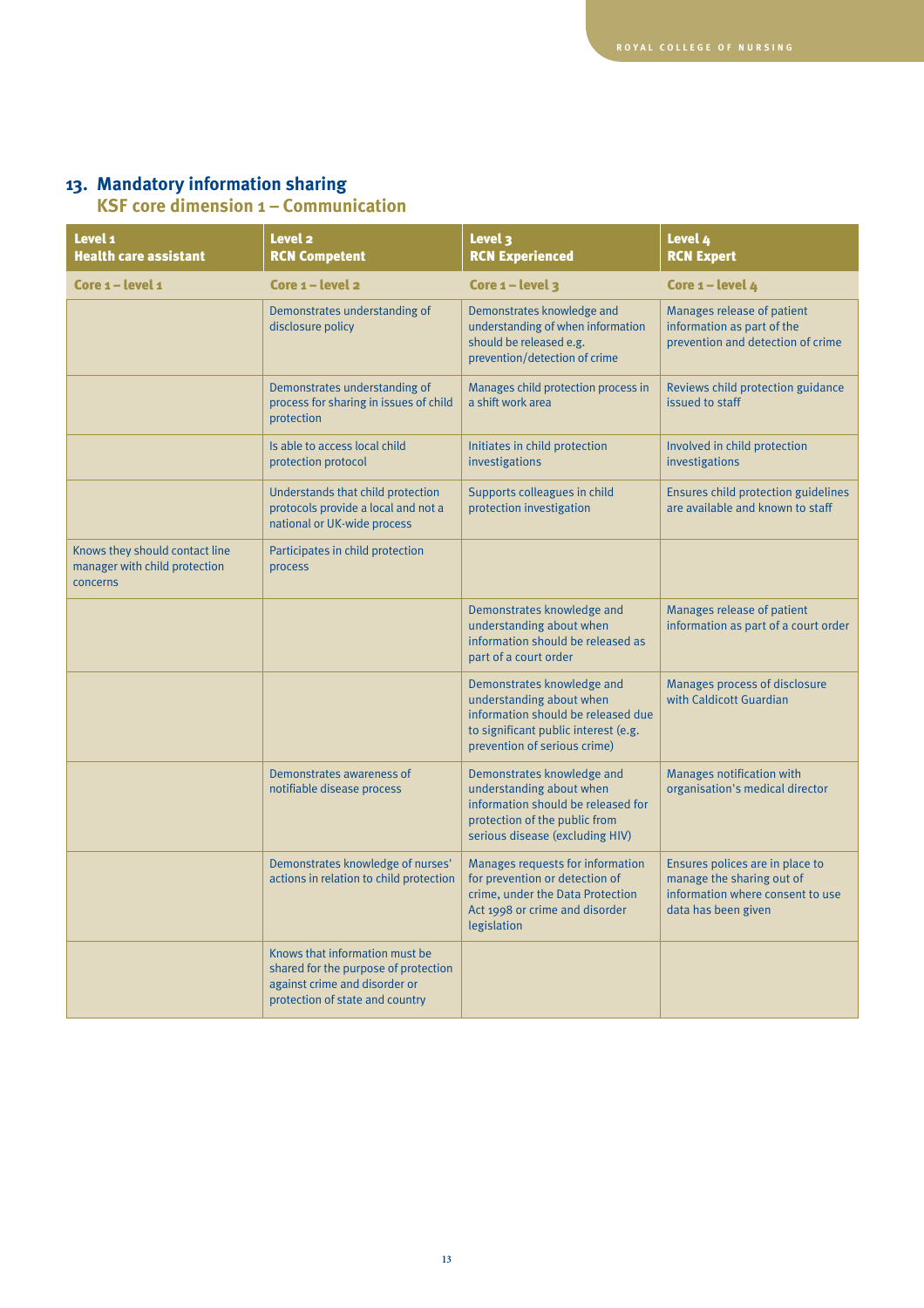#### **14. Secondary use of clinical data and information**

| Level 1<br><b>Health care assistant</b> | Level <sub>2</sub><br><b>RCN Competent</b>                                                                                      | Level 3<br><b>RCN Experienced</b> | Level 4<br><b>RCN Expert</b> |
|-----------------------------------------|---------------------------------------------------------------------------------------------------------------------------------|-----------------------------------|------------------------------|
| Core $1 - level 1$                      | Core $1 - level 2$                                                                                                              | Core $1 - level$ 3                | Core $1 - level$             |
|                                         | Understands the difference between<br>audit and research                                                                        |                                   |                              |
|                                         | Understands the issues of sharing<br>patient identifiable data in research<br>and audit - and patients' right to<br>refuse      |                                   |                              |
|                                         | Understand the issues of sharing<br>patient identifiable information for<br>education, publication and<br>presentation          |                                   |                              |
|                                         | Understands the range, purposes,<br>benefits and potential hazards of<br>aggregating clinical data                              |                                   |                              |
|                                         | Understands the need to obtain<br>patient consent for use of data in<br>research                                                |                                   |                              |
|                                         | Understands the NHS guidance on<br>consent for using anonymised<br>patient data                                                 |                                   |                              |
|                                         | Clearly defines anonymised data                                                                                                 |                                   |                              |
|                                         | Can identify risks in<br>pseudoanonymisation                                                                                    |                                   |                              |
|                                         | Understands the need for Central<br><b>Office for Research Ethics</b><br>Committees (COREC) approval for<br><b>NHS research</b> |                                   |                              |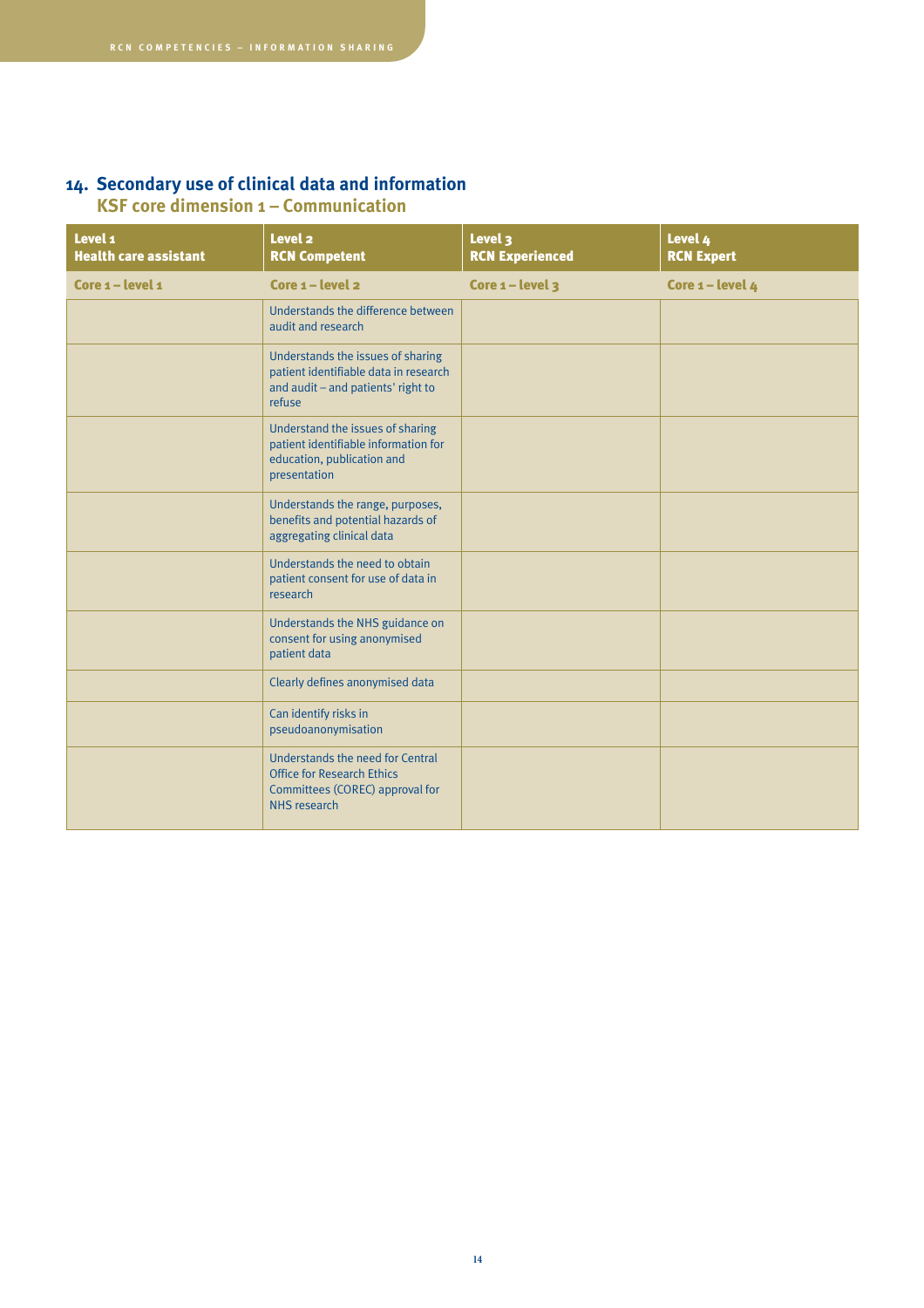## 5 References

Department for Education and Skills (2004) *Every child matters: change for children*. Available from: www.everychildmatters.gov.uk/ (accessed 16.06.05) (Internet)

Department of Health, *Questions and answers on the Human Rights Act 1998*, London: DH. Available from: www.dh.gov.uk (accessed 31 July 2006). (Internet)

Department of Health (1999) *Making a difference: strengthening the nursing, midwifery and health visiting contribution to health and health care*, London: DH. Available from: www.dh.gov.uk (accessed 31 July 2006) (Internet).

Department of Health (2003) *Confidentiality: NHS Code of Practice*, London: DH. Available from: www.dh.gov.uk (accessed 31 July 2006) (Internet).

Department of Health (2004) *The NHS Knowledge and Skills Framework (NHS KSF) and the development review process*, London: DH. Available from: www.dh.gov.uk (accessed 31 July 2005) (Internet).

Edinburgh and Lothians Child Protection Committee (2003) *The report of the death of Caleb Ness*, Edinburgh: The City of Edinburgh Council. Available from: www.edinburgh.gov.uk (accessed 31 July 2006) (Internet).

NHS Information Authority (1999) *Learning to manage health information – A theme for clinical education: moving ahead*, Birmingham: NHSIA. Available from: www.ic.nhs.uk (Internet).

NHS Scotland (2003) *NHS Code of Practice on Protecting Patient Confidentiality,* Edinburgh: Scottish Executive. Available from:

http://www.confidentiality.scot.nhs.uk/staffguidance.htm (accessed 31 July 2006) (Internet).

Nursing and Midwifery Council (2004) *Code of Professional Conduct: standards for conduct, performance and ethics*, London: NMC. Available from www.nmcuk.org/aDisplayDocument.aspx?DocumentID=201 (accessed 31 July 2006) (Internet).

Nursing and Midwifery Council (2005) *Guidelines for records and record keeping*, London: NMC. Available from: www.nmc-uk.org/aFrameDisplay.aspx?DocumentID=609 (accessed 31 July 2006) (Internet).

Parliament (1990) Access to Health Records Act 1990, London: TSO. Available at : www.opsi.gov.uk/acts/acts1990/ukpga\_19900023\_en\_1.ht m (accessed 1 December 2006) (Internet).

Parliament (1991) Age of legal capacity (Scotland) Act 1991, London: TSO. Available at : www.opsi.gov.uk/acts/acts1991/ukpga\_19910050\_en\_1.ht m (accessed 1 December 2006) (Internet).

Parliament (2000) *Data Protection Act 1998*, London: TSO. Available at: www.ico.gov.uk/eventual.aspx (accessed 31 July 2006) (Internet).

Parliament (2000) *Freedom of Information Act*, London: TSO. Available at: www.foi.nhs.uk/home.html (accessed 31 July 2006) (Internet).

Parliament (2000) *Human Rights Act 1998: Chapter 42*, London: TSO. Available at: www.opsi.gov.uk/ACTS/acts1998/19980042.htm (accessed 31 July 2006) (Internet).

Parliament (2004) *Children Act 2004,* London: TSO. Available at: www.dfes.gov.uk/publications/ childrenactreport (accessed 31 July 2006) (Internet).

Royal College of Nursing (2005) *RCN core career and competency framework.* Available at: www.rcn.org.uk/resources/corecompetences/ (accessed 12 October 2006)

Secretary of State for Health and Secretary of State for the Home Department (2003) *The Victoria Climbié inquiry: report of an inquiry by Lord Laming*, London: TSO.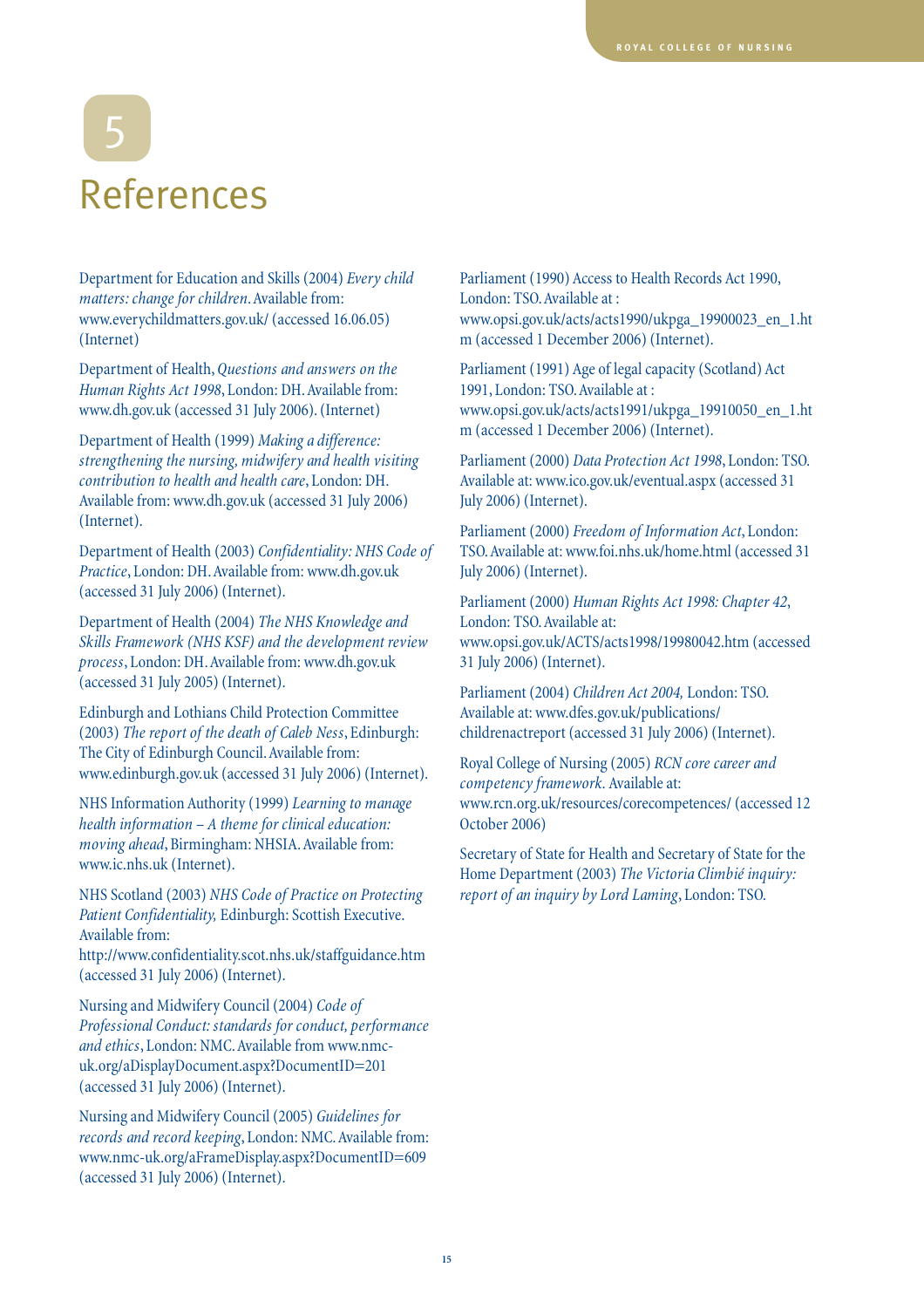

Cabinet Office and Department of Health (2006) *Making a difference: safe and secure data sharing between health and adult social care staff*, London: Better Regulation Executive. Available from: www.cabinetoffice.gov.uk/ regulation/ documents/mad/data\_sharing.pdf (accessed 31 July 2006) (Internet).

Department for Constitutional Affairs (2004) *A toolkit for data sharing*, London: DCA. Available from: www.dca.gov.uk/foi/sharing/toolkit/index.htm (accessed 31 July 2006) (Internet).

Department of Health (2006) *The care record guarantee*. Available from: www.connectingforhealth.nhs.uk/ crdb/docs/crs\_guarantee.pdf

NHS Information Standards Board (2005) *NHS health record and communication practice standards for team-based care*, London: NHS. Available from: www.isb.nhs.uk/about-isib/isbpublications/isb-publications#record (accessed 31 July 2006) (Internet).

NHS Scotland data protection and confidentiality website (Scotland): www.show.scot.nhs.uk/confidentiality (accessed 31 July 2006) (Internet).

NHS Wales – *Informing Health Care website*. Available from: www.wales.nhs.uk/sites3/home.cfm?OrgID=365 (accessed 31 July 2006) (Internet).

Parliament (1990) Census (confidentiality) Act 1991, London: TSO. Available at www.opsi.gov.uk/acts/acts1991/ukpga\_19910006\_en\_1.htm

(acccessed 1 December 2006) (Internet).

Parliament (1991) The Abortion Regulations 1991, London: TSO. Available at www.opsi.gov.uk/si/si1991.uksi\_19910499\_en\_1.htm (acccessed 1 December 2006) (Internet).

Parliament (2002) The Abortion (Amendment) (England) Regulations 2002, London: TSO. Available at www.opsi.gov.uk/si/si2002/20020887.htm (acccessed 1 December 2006) (Internet).

Scottish Executive (July 2005) *How to see your own record*: Available from: www.scotconsumer.org.uk/hris/ leaflets/other2.htm (accessed 31 July 2006) (Internet).

Department of Health, Social Services and Public Safety (March 2005) *Northern Ireland Health and Social Care IM&T Strategy*. Available from: www.dhsspsni.gov.uk/ict-strategy.pdf Chapters 5-6 cover issues of consent and confidentiality.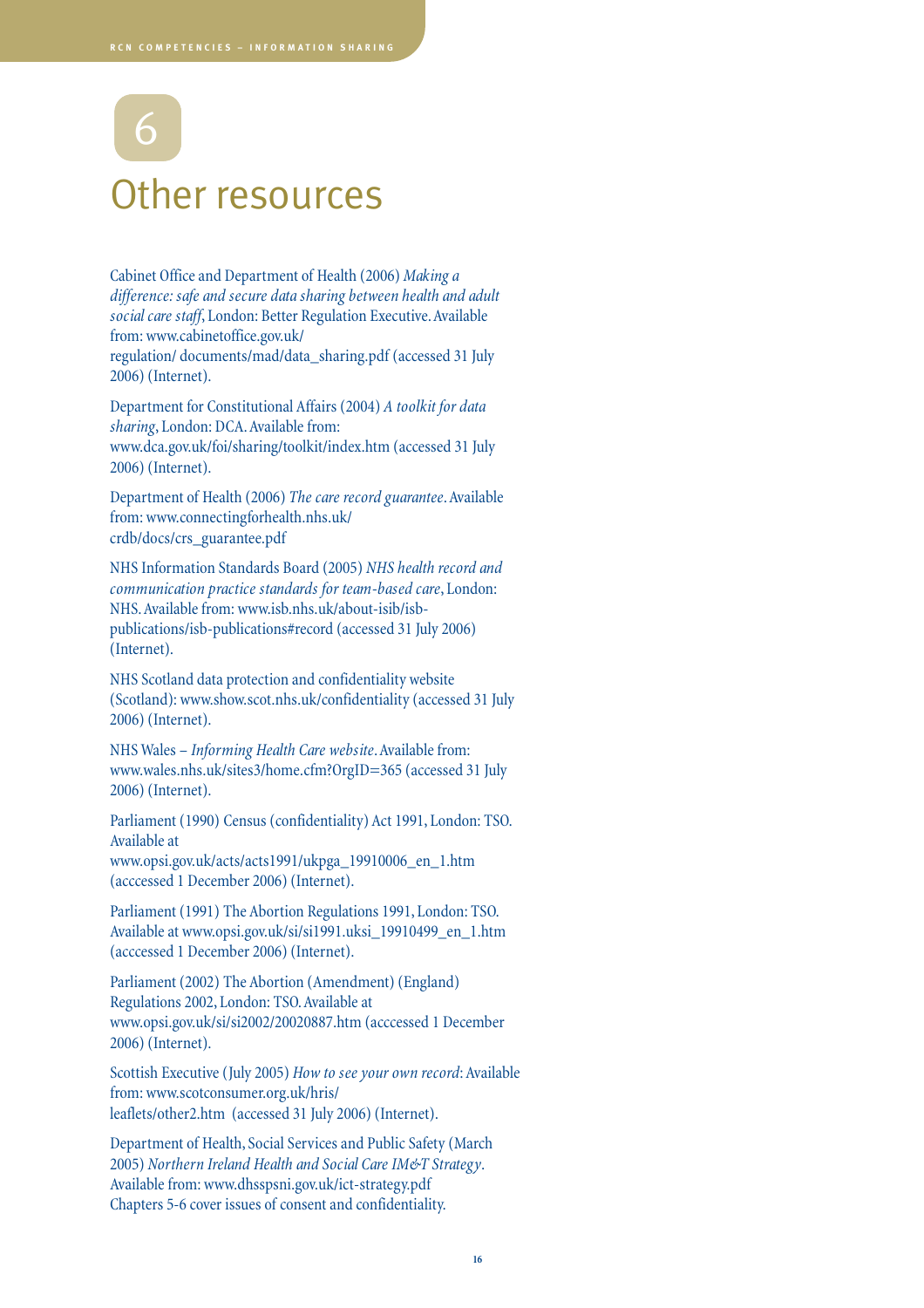### Appendix 1: Abbreviations and useful definitions

#### **Abbreviations used in the framework**

| <b>BMA</b> | <b>British Medical Association</b> | NHS. | National Health Service                 |
|------------|------------------------------------|------|-----------------------------------------|
| DH         | Department of Health               |      | NMC Nursing and Midwifery Council       |
| GMC –      | General Medical Council            |      | PIAG Patient Information Advisory Group |
| IT         | Information technology             |      |                                         |

| <b>Patient identifiable</b><br>information | Information which on its own or in combination can identify an individual. Includes:<br>patient's name, address, full post code, date of birth<br>$\bullet$<br>pictures, photographs, videos, audio-tapes or other images of patients<br>NHS number and local patient identifiable codes<br>$\bullet$<br>anything else that may be used to identify a patient directly or indirectly. For example, rare diseases, drug<br>$\bullet$<br>treatments or statistical analyses which have very small numbers within a small population may allow individuals<br>to be identified.                          |
|--------------------------------------------|-------------------------------------------------------------------------------------------------------------------------------------------------------------------------------------------------------------------------------------------------------------------------------------------------------------------------------------------------------------------------------------------------------------------------------------------------------------------------------------------------------------------------------------------------------------------------------------------------------|
| <b>Anonymised</b><br><b>information</b>    | Information which does not identify an individual directly, and which cannot reasonably be used to determine<br>identity. Anonymisation requires the removal of name, address, full post code and any other detail or combination<br>of details that might support identification.                                                                                                                                                                                                                                                                                                                    |
| Pseudonymisation                           | Similar to anonymised information, in that in the possession of the holder it cannot reasonably be used by the holder to<br>identify an individual. However, in this case the original provider of the information may retain a means of identifying<br>individuals. For example, codes or other unique references are often attached to information in place of names, so that<br>the data will only be identifiable to those who have access to the key or index of names. Pseudonymisation allows<br>information about the same individual to be linked in a way that true anonymisation does not. |
| <b>Consent:</b>                            |                                                                                                                                                                                                                                                                                                                                                                                                                                                                                                                                                                                                       |
| 1. Explicit or Express<br>consent          | Articulated patient agreement. The terms 'explicit' and 'express' are interchangeable. Both mean a clear and<br>voluntary indication of preference or choice, usually given orally or in writing by a patient and freely given in<br>circumstances where the available options and the consequences have been made clear to that patient.                                                                                                                                                                                                                                                             |
| 2. Implied consent                         | Agreement that has been signalled by behaviour of an informed patient.                                                                                                                                                                                                                                                                                                                                                                                                                                                                                                                                |
| <b>Disclosure</b>                          | Divulging or provision of access to information.                                                                                                                                                                                                                                                                                                                                                                                                                                                                                                                                                      |
| <b>Health care purposes</b>                | Activities 'for health care purposes' include all activities that directly contribute to the diagnosis, care and<br>treatment of an individual and to the audit/assurance of the quality of the health care provided. They do not<br>include research, teaching, financial audit and other management activities.                                                                                                                                                                                                                                                                                     |
| <b>Information sharing</b><br>protocol     | Documented rules and procedures for the disclosure and use of patient information between two or more<br>organisations or agencies, which specifically relate to security, confidentiality and data destruction.                                                                                                                                                                                                                                                                                                                                                                                      |
| <b>Public interest</b>                     | Exceptional circumstances that justify over-ruling the right of an individual to confidentiality, in order to serve a<br>broader societal interest. Decisions about the public interest are complex and must take account of both the<br>potential harm that disclosure may cause and the interest of society in the continued provision of confidential<br>health services.                                                                                                                                                                                                                          |
| <b>Social care</b>                         | Social care is the support provided for vulnerable people, children or adults, including those with disabilities and<br>sensory impairments. It excludes 'pure' health care (hospitals) and community care (e.g. district nurses), but may<br>include provision such as respite care. There is no clear demarcation between health and social care. Social care<br>also covers services provided by others where these are commissioned by councils with social service<br>responsibilities (CSSRs).                                                                                                  |
| <b>Common Law duty of</b><br>confidence    | The Common Law duty of confidence arises when a person receives information in circumstances where he or she<br>knows, or can be taken to know, that the information is to be treated in confidence.                                                                                                                                                                                                                                                                                                                                                                                                  |

**17**